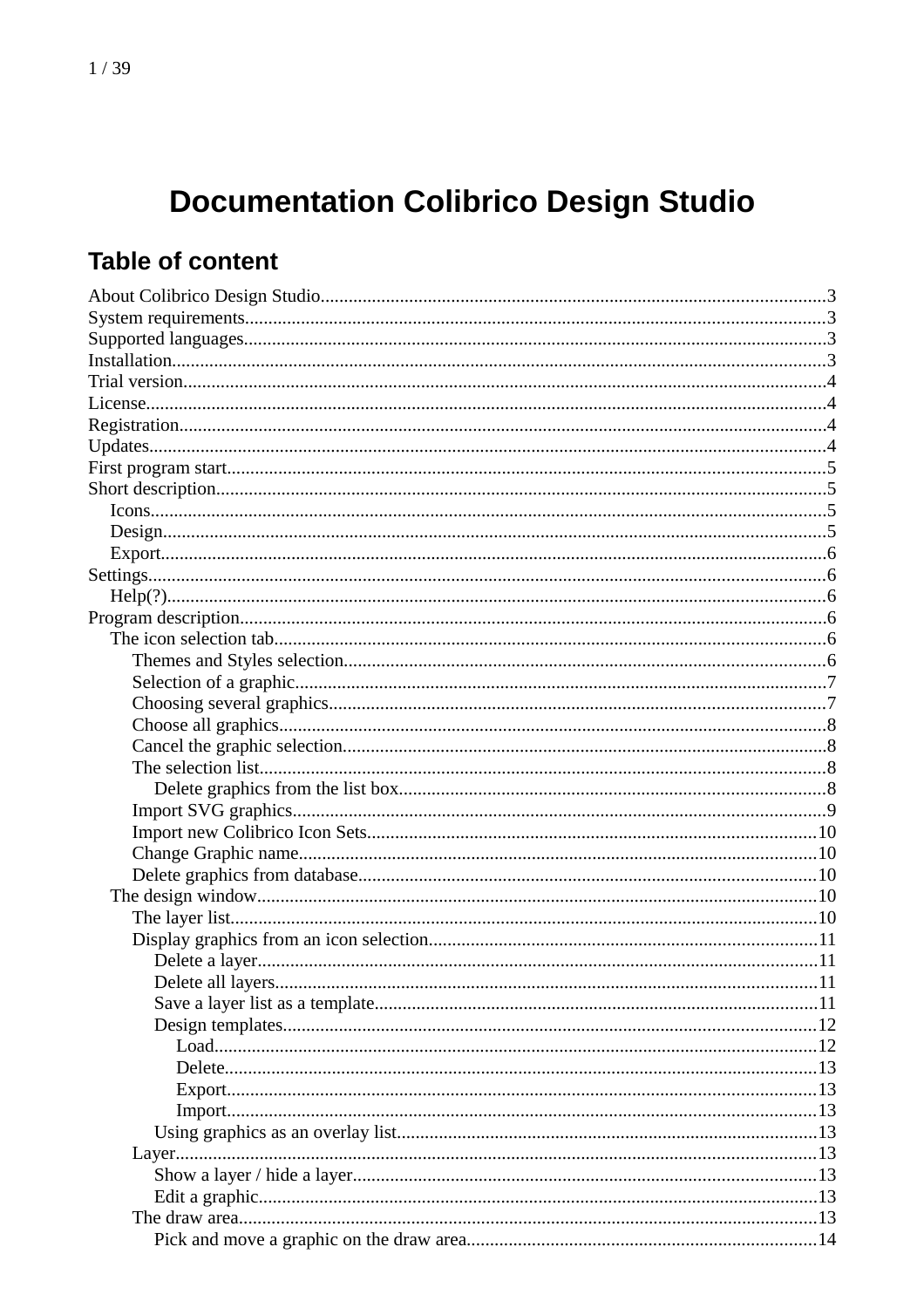| .28 |
|-----|
|     |
|     |
|     |
|     |
|     |
|     |
|     |
|     |
|     |
|     |
|     |
|     |
|     |
|     |
|     |
|     |
|     |
|     |
|     |
|     |
|     |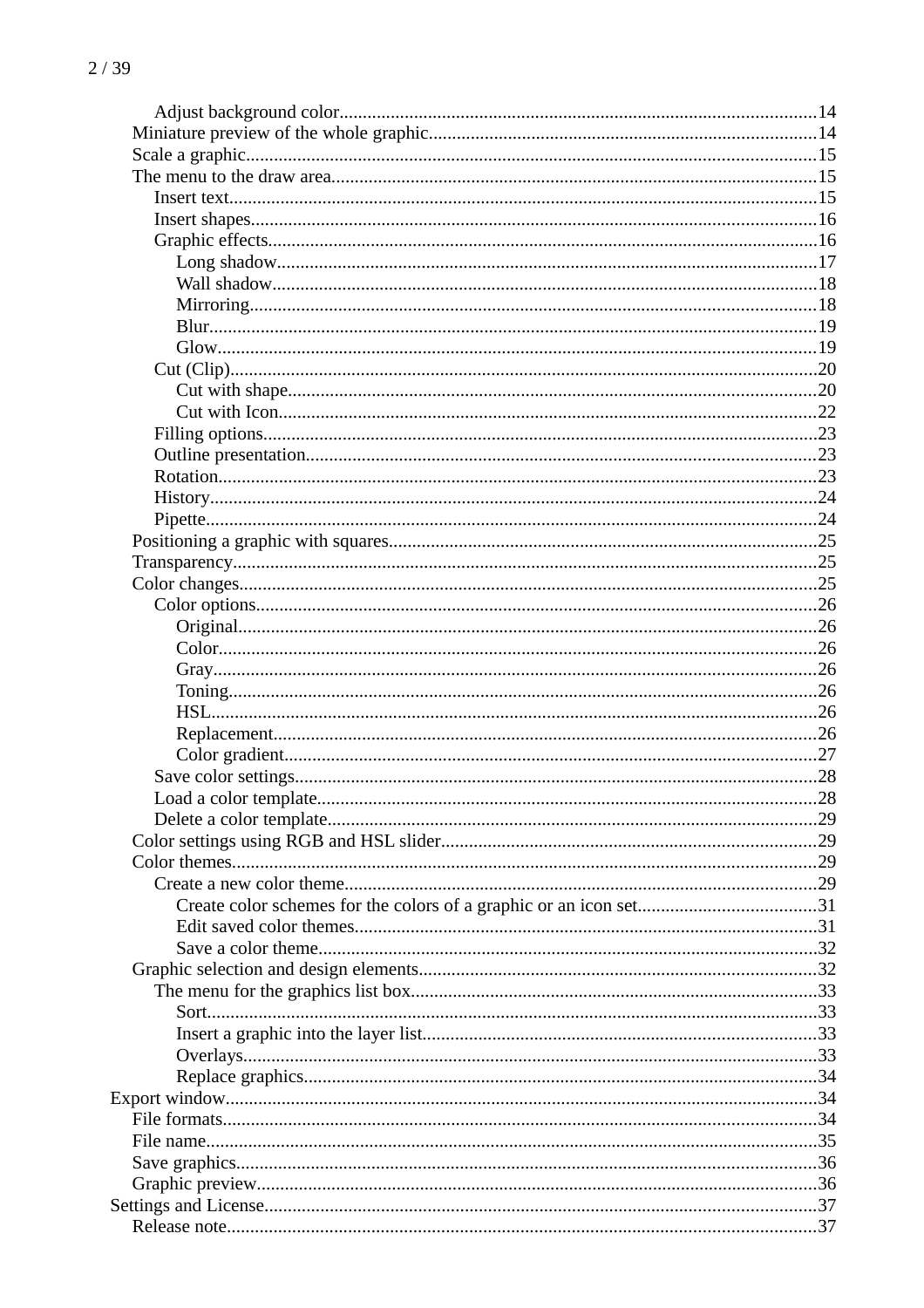# <span id="page-2-3"></span>**About Colibrico Design Studio**

Colibrico is an icon collection and a design program. While using Colibrico you can automate the design and the export of graphics.

With Colibrico you can create and apply a design for a group of graphics. The design can be saved as a template and can be used for later graphics. Additionally an icon set can be combined with a group of overlays (a second graphic). In the export area all the graphics and overlays are dynamically combined and being exported in the adjusted design which was chosen by the user. The saved templates can always be used to perform changes on an icon set. This way you can react faster if there are any requested changes on a set.

Colibrico contains a big graphics collection from many different topics in 5 styles. All the graphics were designed by us. You can import your own SVG graphics to automate the creation of your icon sets as well.

# <span id="page-2-2"></span>**System requirements**

Platform: Windows Operation System: 32-bit, 64-bit systems: Windows XP SP3, Windows 7 SP1, Windows 8, Windows 10 RAM: 2 GB (recommendation4 GB) Graphics card: 16-bit graphics card with Direct X-9 support and at least 64 MB VRAM Hard drive: 300 MB free storage space Internet connection (for the registration)

# <span id="page-2-1"></span>**Supported languages**

Software: English, German, Spanish Documentation; English, German

# <span id="page-2-0"></span>**Installation**

After downloading the Colibrico.zip unzip the file in a folder of your choice. You can immediately start Colibrico with a click on the program name Colibrico.exe. **Note:** Don't choose the Windows program folder as your path.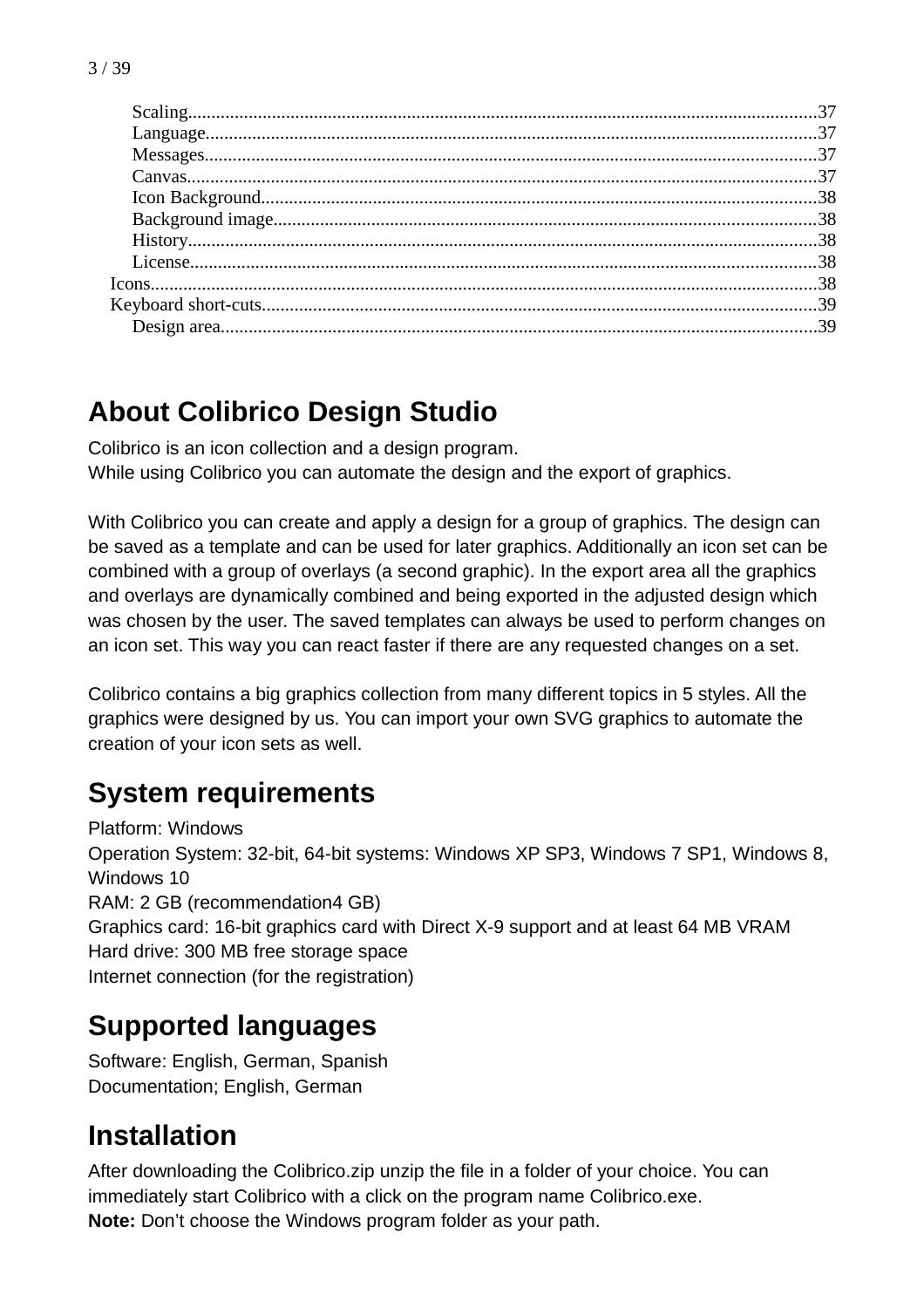# <span id="page-3-3"></span>**Trial version**

The trial version has the same specifications as the full version.

There are only restrictions in the export area of the graphics. By saving a pixel graphic a watermark is added. You can't save SVG graphics because added watermarks could be removed.

# <span id="page-3-2"></span>**License**

The usage of the software Colibrico and its graphics is couplet on a valid license The license is a single user license. Every PC needs an own license.

After the purchase you receive an email with the license key.

**Please note:** Please make sure that no unauthorized people have access to your key. If the same license key is used on different computers further usage of that key can be disabled.

# <span id="page-3-1"></span>**Registration**



To register for Colibrico please change to the area Settings Click on the button registration. A screen will pop up.

| Colibrico Design Studio             |  |
|-------------------------------------|--|
| Remaining test duration 30 Day(s)   |  |
| Registration                        |  |
| Company (optional)                  |  |
| First name (optional)               |  |
| Last name (optional)                |  |
| Email                               |  |
| License key<br>Back<br>Registration |  |
| www.Collistica.de                   |  |

Insert the license key that was sent to you. The fields company, first name and last name are optional but without them we can't give you license key information on request. Confirm your data by clicking the button "registration". What follows is an online registration. For that a working internet connection is needed. After the successful registration Colibrico is unlocked. All graphics are now exported without the watermark and the SVG export is also unlocked.

# <span id="page-3-0"></span>**Updates**

For this information please visit our website [www.Colibrico.de](http://www.Colibrico.de/)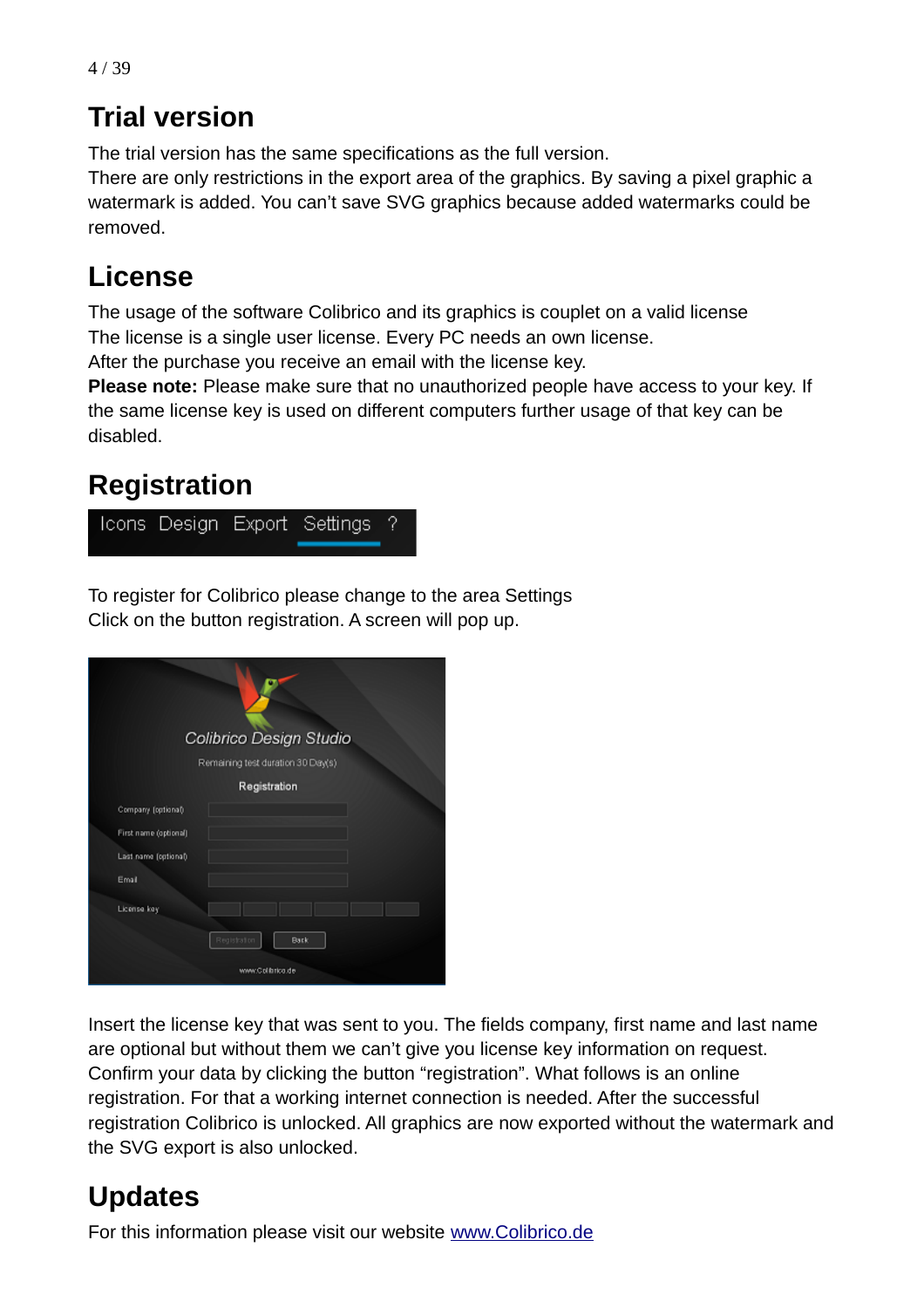# <span id="page-4-3"></span>**First program start**

After the first start all graphics get extracted in the database.

For that you need 230 MB of free storage room. The duration of this process depends on the power of your PC and can take up to a few minutes.



# <span id="page-4-2"></span>**Short description**

Colibrico is divided into 5 areas.



# <span id="page-4-1"></span>**Icons**

With the icon selection you can create an individual icon set by using different styles and themes. For that you need to check the wished graphics first. The next step is to pull the graphics while pushing the mouse button into the right list box. The search function can be used to search for graphics within a style, theme or just the whole collection. The import function imports graphics in the formats of SVG and SVGz (see also import).

# <span id="page-4-0"></span>**Design**

After changing to the design area the first graphic of the icon selection is displayed on the draw area and in the layer list. Using the graphic selection on the left side you can add further individual graphics.

In the menu on top of the layer list graphics can be arranged and templates can be called up or saved. If one layer contains settings of any kind a click on the layer reveals the menu point settings.

The menu on top of the draw area consists of several functions.

You can add text and different shapes. You can add a shadow or mural shadow to a graphic. You can create a round or quadratic cut-out using the clip function. With this you can avoid interference of several graphics (ideal for single coloured shapes or contour graphics). Furthermore the transparency for one layer can be adjusted or it can be changed to contour display. Over the menu point settings above the layer list settings for text, shadows and shapes can be changed at any time.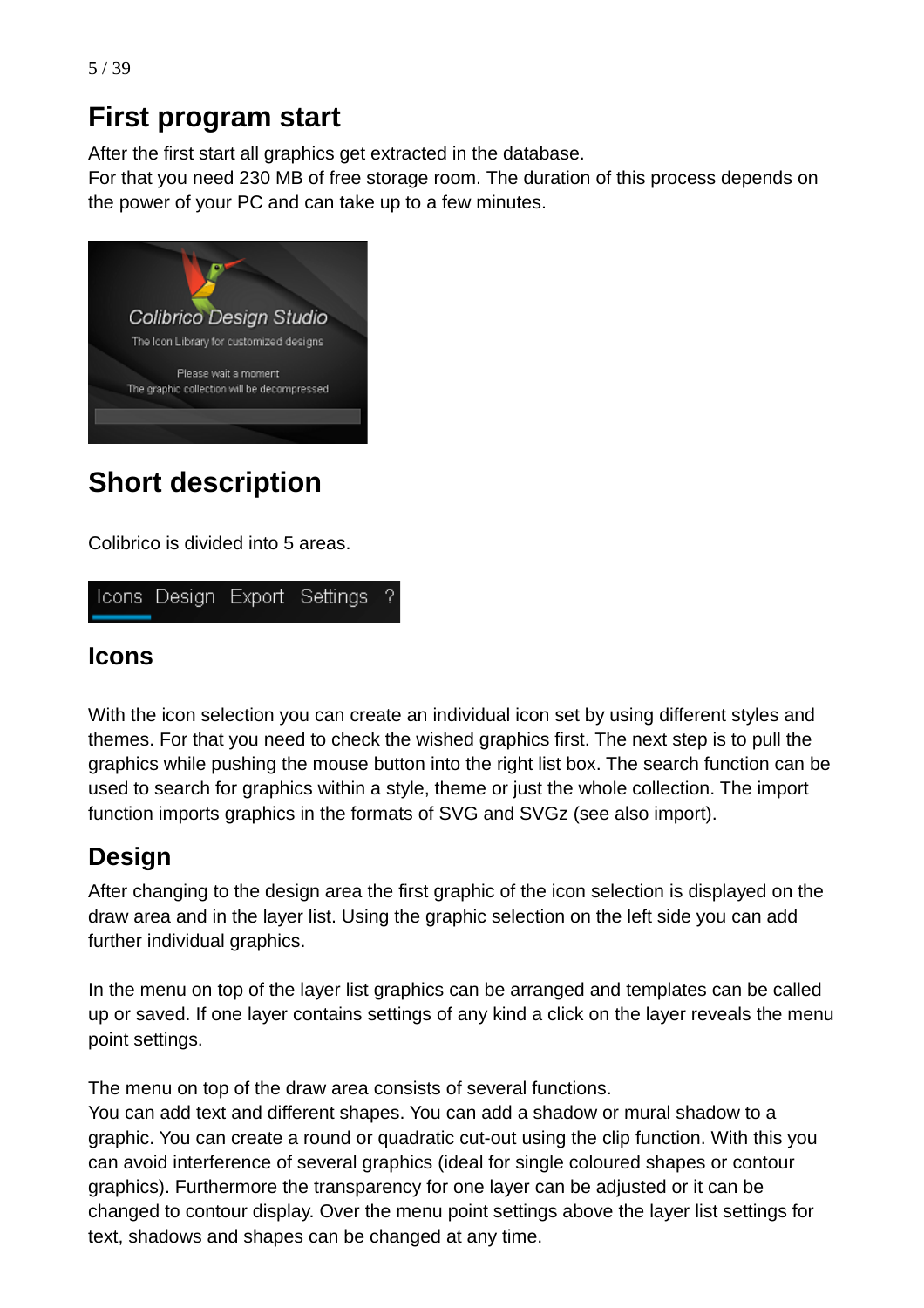The menu left to the draw area consists of three functions. By using the preview function you get a preview underneath the draw area in different sizes. Use the background color function to change the background color of the art board. The ruler is intended for positioning graphics.

The slider above the draw area adjusts the size of the graphic of the active layer.

Using the 9 squares on the right side you can align your graphic.

Additionally a gap to the edge can be adjusted.

With the color filter option you can adjust the color timing and call up a color template. Out of different color themes you can choose your color. You can also create and save your own color themes.

Using color control with the RGB- and HSL- sliders you can individualize the adjusted colors even more.

# <span id="page-5-5"></span>**Export**

Here you get a preview of all the graphics.

For the export the graphic formats PNG, BMP, JPG, ICO and SVG are supported. The graphic size can individually be chosen or you just take one of the predefined sizes. The button "options" you get the options for the file names. By clicking on "save" the graphics are created and saved in the stated folder. Depending on the sum of the graphics, layers and design options (e.g. long shadow) the export process can take a few minutes.

# <span id="page-5-4"></span>**Settings**

Here you can make some presets, register Colibrico and make a database backup.

# <span id="page-5-3"></span>**Help(?)**

The help contains the PDF documentation and links to the website, online tutorials and the forum.

# <span id="page-5-2"></span>**Program description**

# <span id="page-5-1"></span>**The icon selection tab**

If you want to design or export several graphics or a bigger icon set choose the desired graphics in in the "icon selection".

# <span id="page-5-0"></span>**Themes and Styles selection**

Choose a style from the style list.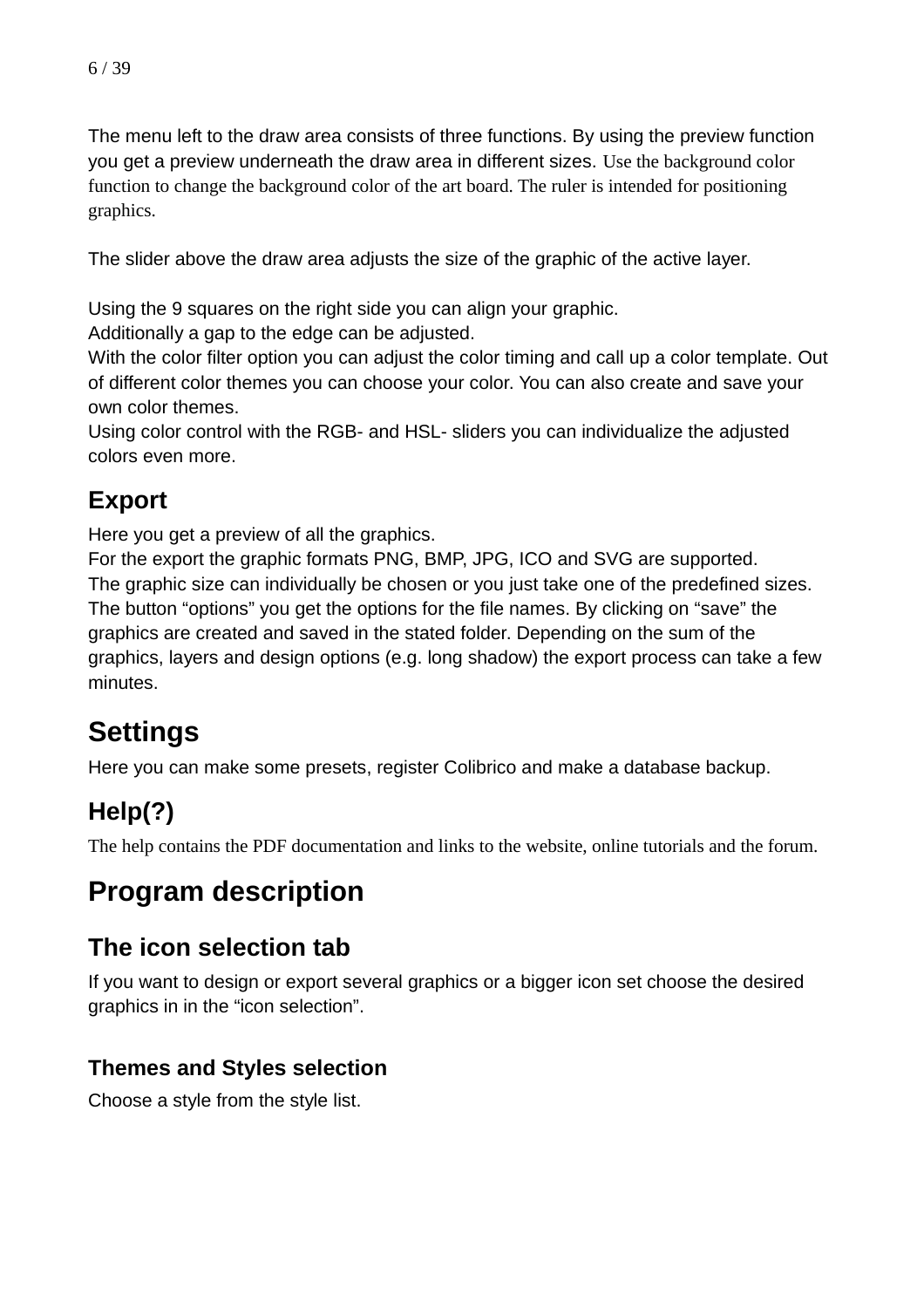| Stil | Flat                   |
|------|------------------------|
|      | Classic                |
|      | Flat                   |
|      | Glossy                 |
|      | Shapes                 |
|      | Strokes                |
|      | Address_book<br>Action |

Choose a theme from the theme list

| Thema | Communication    |
|-------|------------------|
|       | Agriculture      |
|       | Communication    |
|       | Construction     |
|       | Database         |
|       | Financial        |
|       | Hardware         |
|       | Hotel            |
|       | House automation |
|       | Manufacture      |
|       | Medical          |
|       | Network          |
|       | cΑ               |

The graphics to the chosen style and theme will be displayed in the list box.

# <span id="page-6-1"></span>**Selection of a graphic**

With double click on a graphic it gets taken over into the list box on the right side.

# <span id="page-6-0"></span>**Choosing several graphics**

To choose several graphics please press on the first graphic with the mouse. Further graphics can be added using "CTRL" and left click on a different desired graphic. The selected graphics are underplayed in a Gray tone. Press and hold on one of the graphics and pull it over into the list box. After releasing the button all the chosen graphics get taken over.

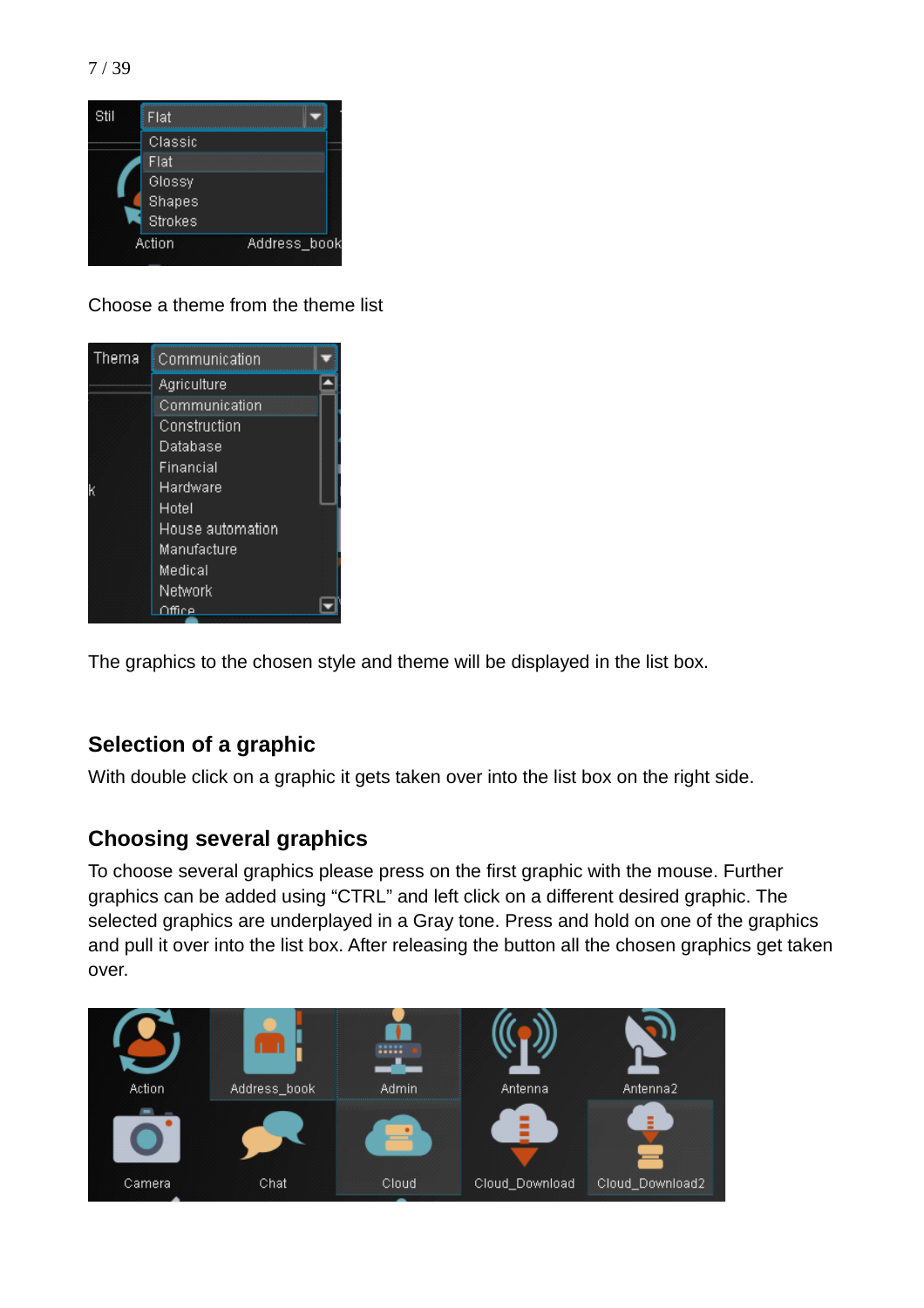# <span id="page-7-3"></span>**Choose all graphics**



With the "Select all icons" button, all icons of a theme and style are taken over into the selection list.

### <span id="page-7-2"></span>**Cancel the graphic selection**

To deselect multiple graphics, click the left mouse button on a non-selected graphic. The selection for this graphic is canceled with the "Ctrl" key and left mouse click on an already selected graphic.

### <span id="page-7-1"></span>**The selection list**

The selection list in the "Icons" window shows all selected graphics and additional information on the individual graphics. The additional information can be useful when you select graphics from different themes.



# <span id="page-7-0"></span>*Delete graphics from the list box*

Click on the "Remove all icons" button to remove all graphics from the selection list.



With the key "Delete" on your keyboard or the button "Delete" chosen graphics get deleted from the list box.



To remove individual graphics from the selection list, select a graphic by clicking the left mouse button. Further graphics are marked with the "Ctrl" key and a click of the left mouse button on the graphic. Using the "Delete" keyboard button or the "Remove" button removes selected graphics from the selection list.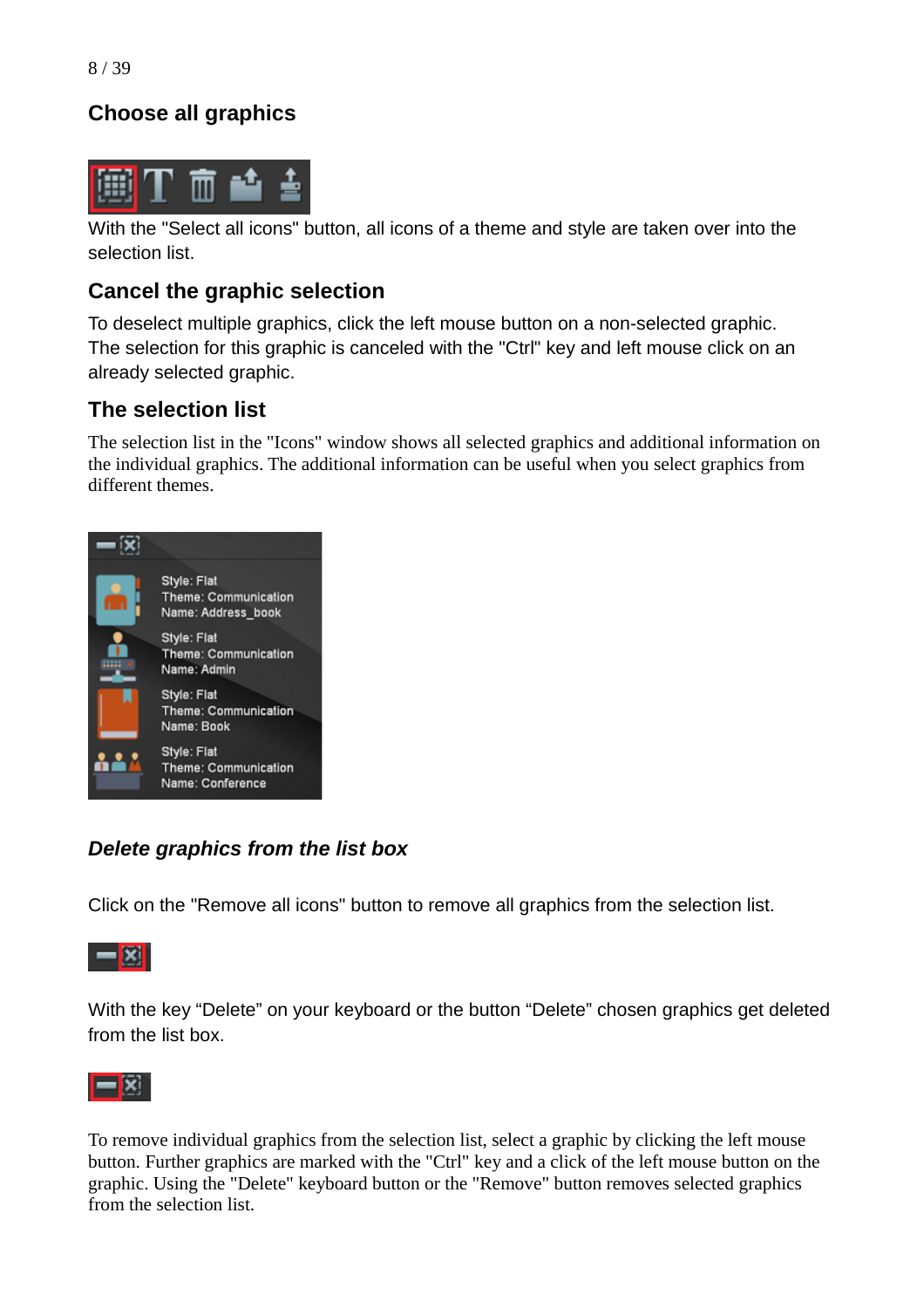# <span id="page-8-0"></span>**Import SVG graphics**



With the button import you can import SVG and SVGz graphics. For that an import screen is opened.



In the area new you can choose and save a name for new styles and themes. Right before the import you need to choose a style and theme. Choose the folder with the SVG graphics you want to import by using the folder selection. The check box "size and position adjustment" can be used to adjust the graphic if need be. For that the size of the whole graphic is scaled to the edge of the picture. If you want to add design elements that aren't supposed to get a change in position and size deactivate the check box and choose the style "Design elements". Design elements should be the size 256\*256 Px. The button import imports the graphics. After closing the import screen the last changed theme gets displayed on the icon preference window. Design elements don't get displayed on the icon preference window.

#### Please note:

If you create SVG graphics with the Adobe illustrator choose presentation attributes for the CSS features in SVG options. Otherwise Colibrico will display the graphics in black only. If the graphic contains a stylization filter like e.g. a shadow, you should choose the option "embedded" for the picture position. For a shadow in a SVG export with Adobe Illustrator a pixel graphic is generated. Ideally you don't use pixel graphics or effects in your SVG graphics.

With the button backup you can perform a data bank backup. The name and the folder of the backup is shown to you after the backup finishes. It's displayed in the status bar. To use a backup as an active data bank change the name of the backup to Colibrico.db. The database lies in the folder \program path\database.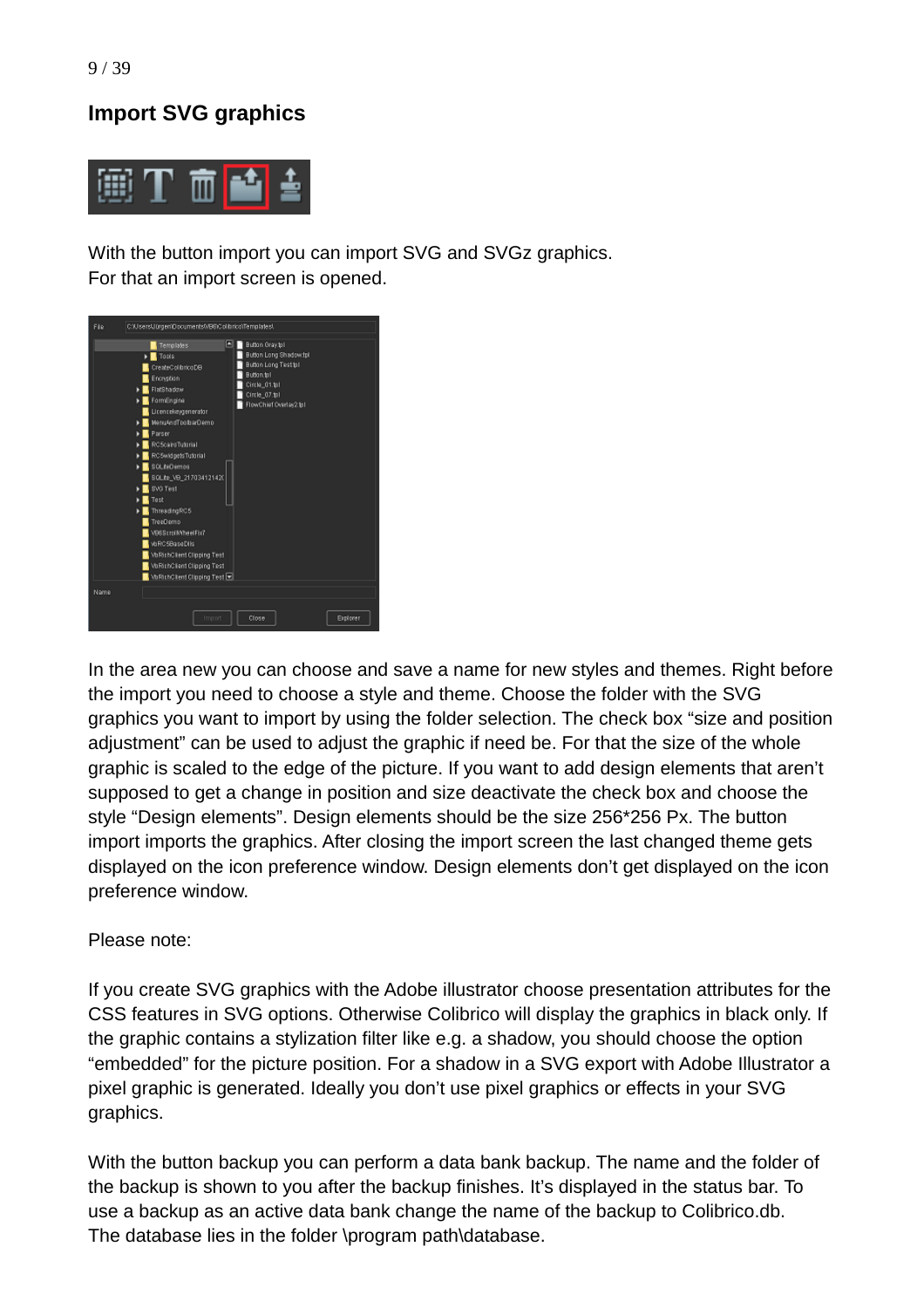### <span id="page-9-4"></span>**Import new Colibrico Icon Sets**



New Icon Sets are available through a database (e.g., NewIcons.DB). After selecting the database, the icon sets are imported by clicking on the "Import" button.

### <span id="page-9-3"></span>**Change Graphic name**



Click the button "Change name". An input window is opened. Change the name and confirm the change with the button "save"

#### <span id="page-9-2"></span>**Delete graphics from database**



Unnecessary graphics can be deleted from the database with the button "Delete". Choose the unwanted graphics in the preference window. By clicking the button "Delete" and accepting the confirmation message the graphics get permanently deleted from the database. Please note that the graphics won't be available for a template after deleting them.

# <span id="page-9-1"></span>**The design window**

#### **Please note:**

Only the functions that can be applied on a layer will get shown as active.

### <span id="page-9-0"></span>**The layer list**

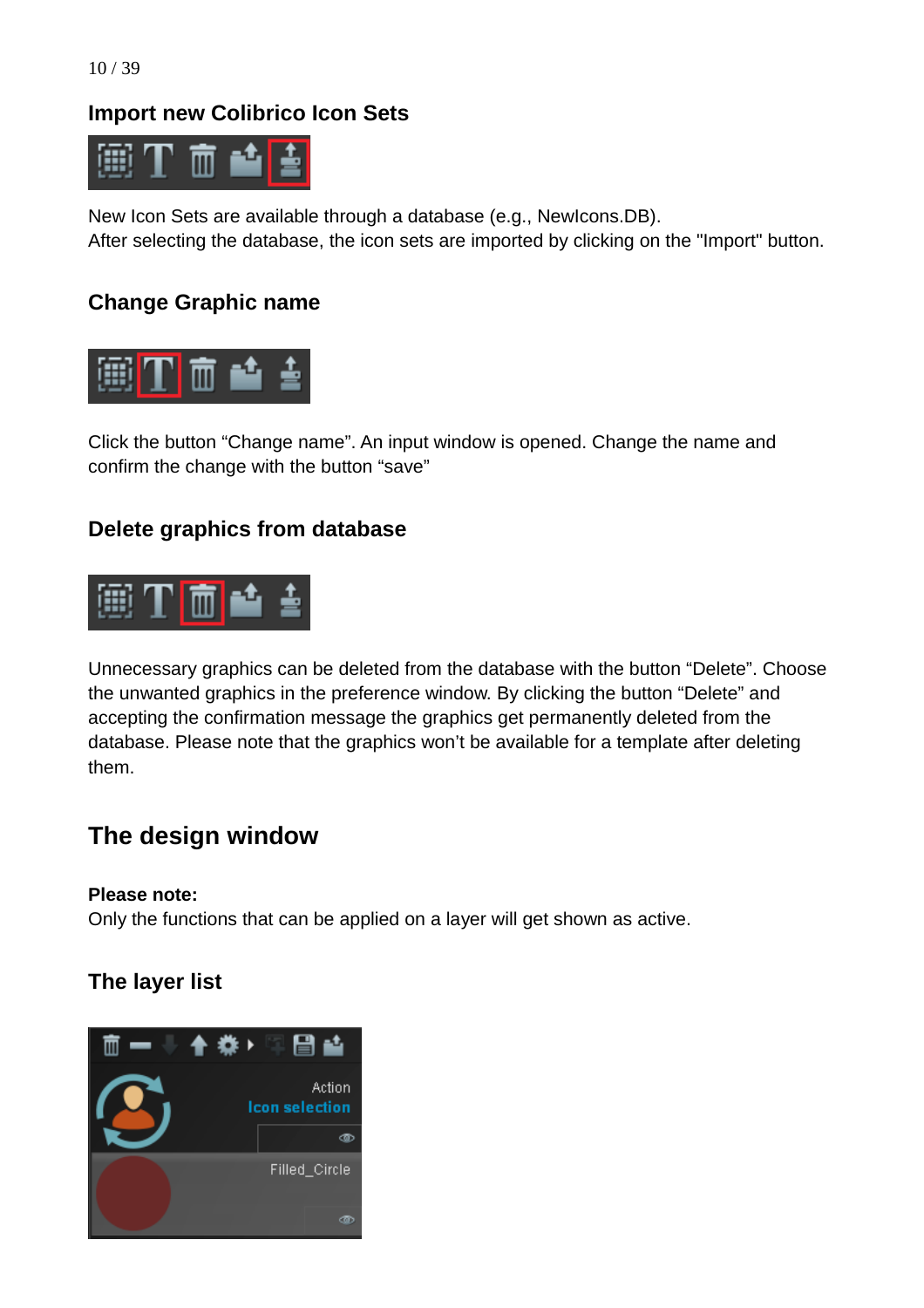Here the graphics, shapes, shadow effect and design elements get displayed.

# <span id="page-10-3"></span>**Display graphics from an icon selection**



With the navigation symbol "Plus" and "Minus" you can change to the next graphic in line or go back one. This feature only serves as a preview.

#### **The layer list menu**

#### **Move a layer**



With the arrow keys you can move an active layer up or down. Alternatively you can move a layer with drag & drop. Click on a layer and pull it with left mouse button pushed into the wished position.

#### <span id="page-10-2"></span>*Delete a layer*



Click on the symbol "Minus" and the current layer gets deleted.

#### <span id="page-10-1"></span>*Delete all layers*



Click on the symbol "Bin" to delete all layers.

### <span id="page-10-0"></span>*Save a layer list as a template*

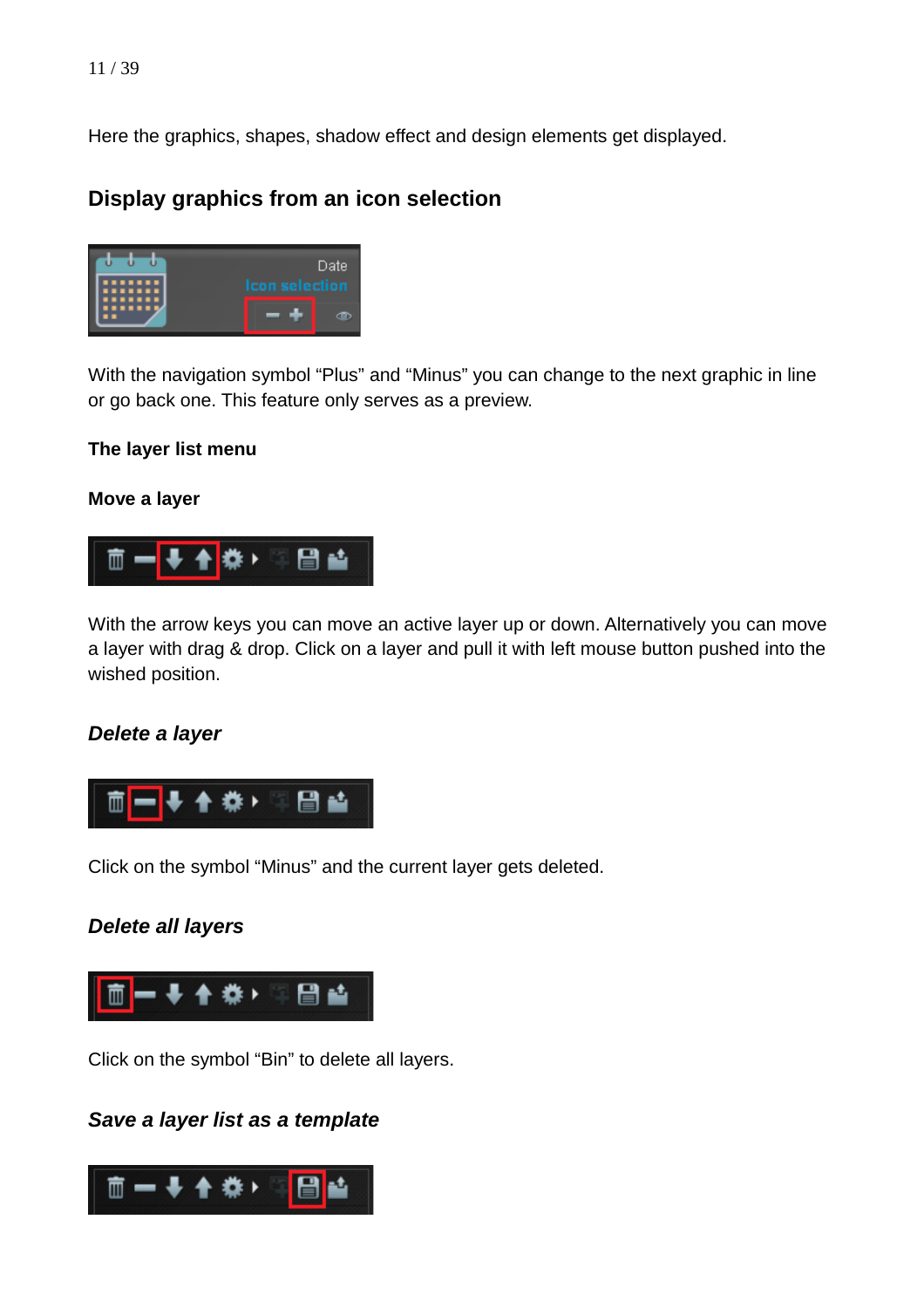Click the symbol "Save" to save the layer list with all its design settings intact.

| Templates   | <b>Button</b>            |
|-------------|--------------------------|
| Name        | <b>Button</b>            |
| Description | Rounded Rectangle Corner |
|             | Close<br>Save            |
|             |                          |

Using the template selection you can choose an already saved template to override it. In the text field "Names" you choose a new name for the template.

Click on "Save" to save and create the template.

Tip:

If you want to use a template for single graphics from the design area and also for an icon selection please use an icon from the icon selection window. You can replace an icon selection with a single graphic.

The other way around this method doesn't work!

#### <span id="page-11-1"></span>*Design templates*



Click the button "Load template".

A new window with the saved templates will pop up.

|              | Rectangle_04      |
|--------------|-------------------|
|              | Shape Long shadow |
|              | Shapes & Overlays |
| Replace Icon |                   |
| Load         | Close             |
| Import       | Delete<br>Export  |

#### <span id="page-11-0"></span>**Load**

Choose the desired template with a mouse click. By double clicking on the template or clicking the button "Load" the template is opened.

If a graphic selection is available, the symbol of the template can be replaced with the graphic selection. Activate the checkbox.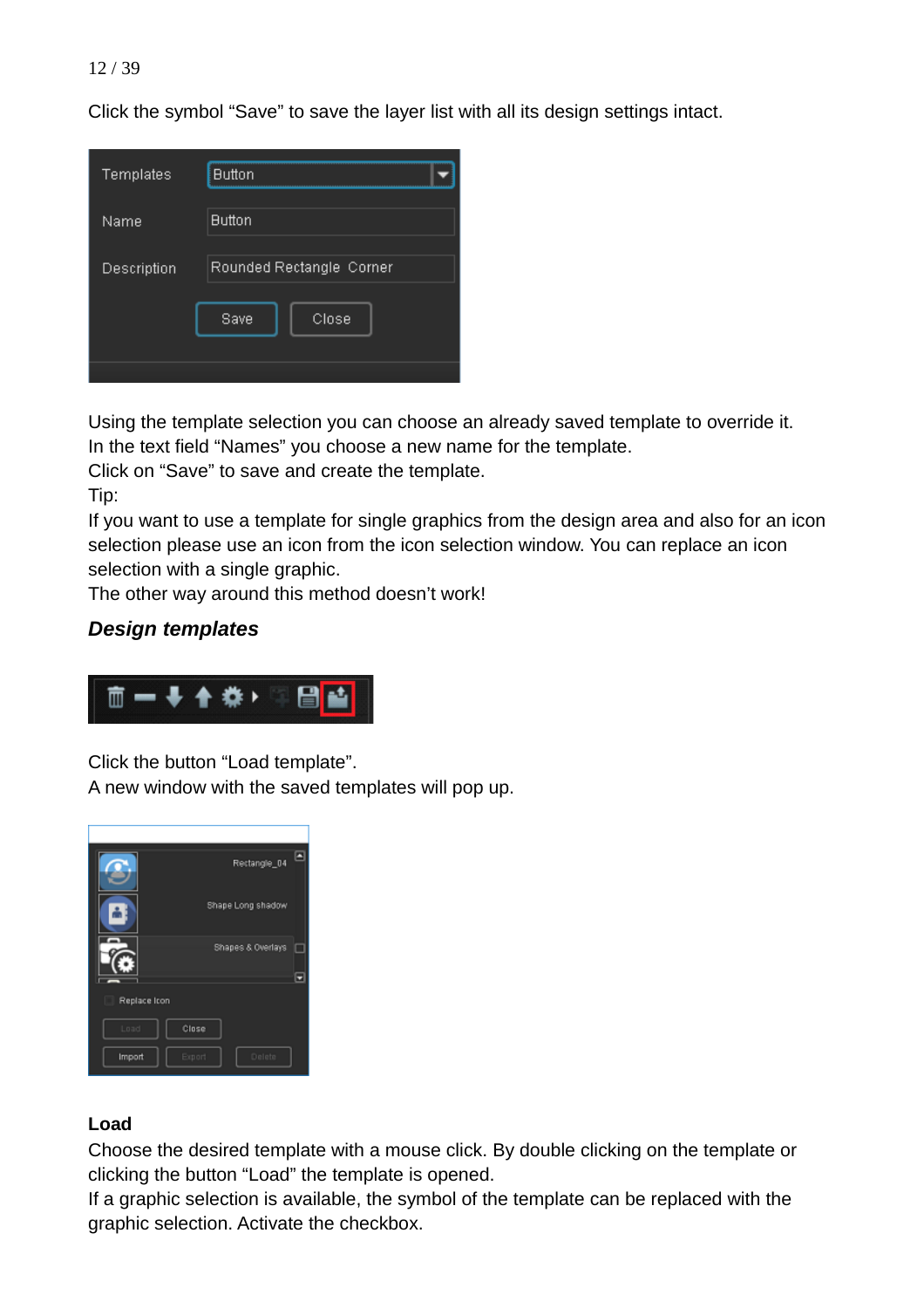Please note: The layer list gets newly created when you load a template.

#### <span id="page-12-7"></span>**Delete**

The button "Delete" deletes an unnecessary template.

#### <span id="page-12-6"></span>**Export**

You can export a template as a .TPL file. It does not store images but ID's

#### <span id="page-12-5"></span>**Import**

You can import an external .TPL file

### <span id="page-12-4"></span>*Using graphics as an overlay list*



Clicking the Overlay button activates or deactivates the use of the Oaverlay list. This allows you to combine an icon selection with an overlay list.

Note: When loading a template, the saved overlay list is used.

If you want to use the current overlay list, click the "Overlay" button twice. The overlay list is deactivated with the first click.

The second click creates a new overlay list.

#### <span id="page-12-3"></span>**Layer**

### <span id="page-12-2"></span>*Show a layer / hide a layer*



Clicking on the "Eye" symbol you can hide a layer or make it visual on the draw area and the export.

#### <span id="page-12-1"></span>*Edit a graphic*

Clicking a layer activates it. The graphic on an active layer can be edited. The active layer is marked gray.

Please note: If a graphic layer is hidden the graphic can't be edited.

#### <span id="page-12-0"></span>**The draw area**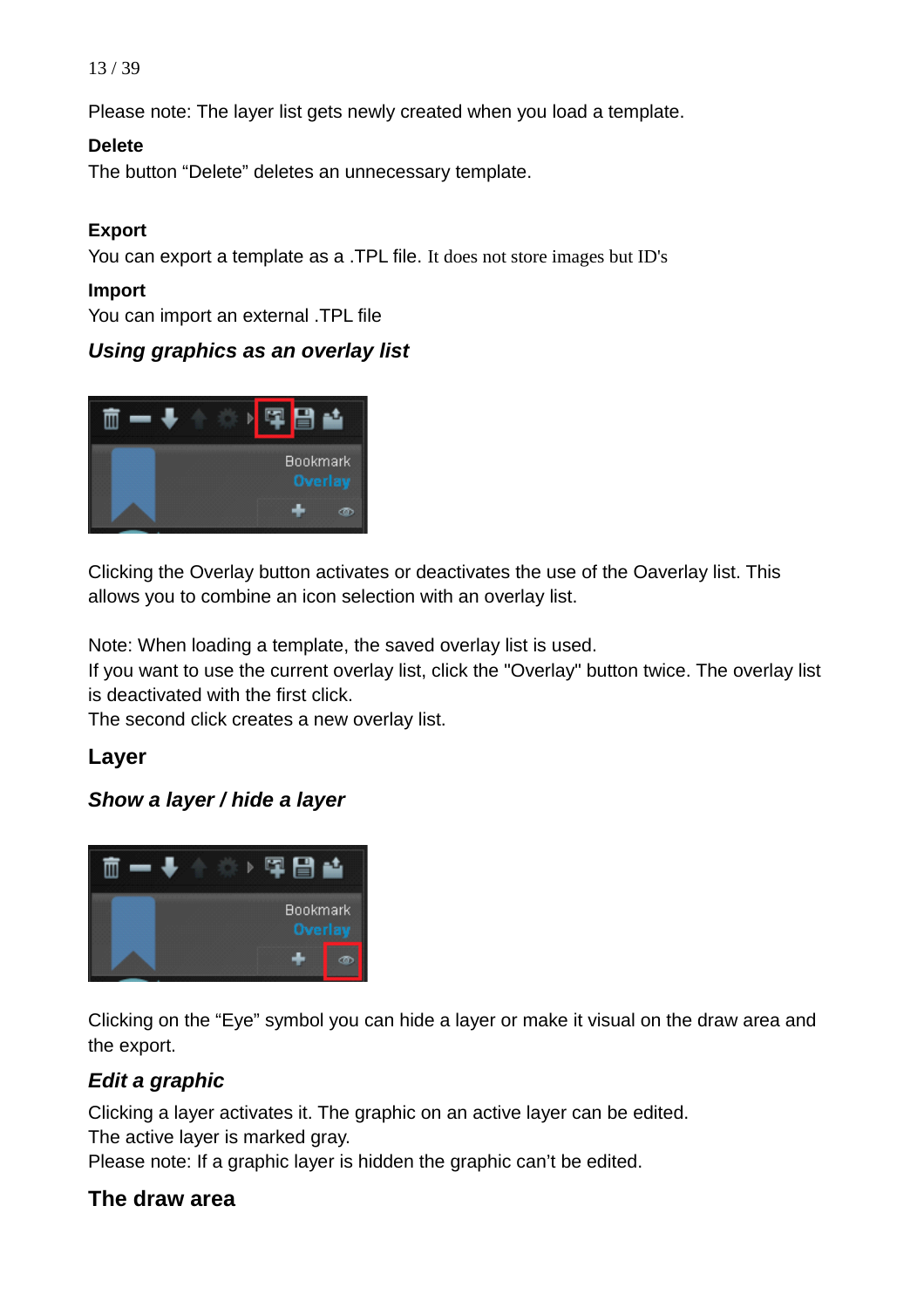14 / 39



The draw area shows all visible layers of the layer list.

### <span id="page-13-0"></span>*Pick and move a graphic on the draw area*

Clicking on a graphic element within the draw area activates the layer with the graphic. With pressed left mouse button a graphic on the draw area can be moved. A quadratic selection frame for the graphic gets displayed.

This frame should be kept in mind while editing an icon selection or overlay selection because of the different latitudes and heights the graphics contain but nevertheless lie within the selection frame.

If you choose a graphic on the draw area it can be adjusted with the arrow keys. Use Shift and an arrow key to move the graphic faster.

### <span id="page-13-2"></span>*Adjust background color*



By clicking the button "Background color" left of the draw area a preference window with different color themes gets displayed.



Choose the desired color by clicking it.

<span id="page-13-1"></span>**Miniature preview of the whole graphic**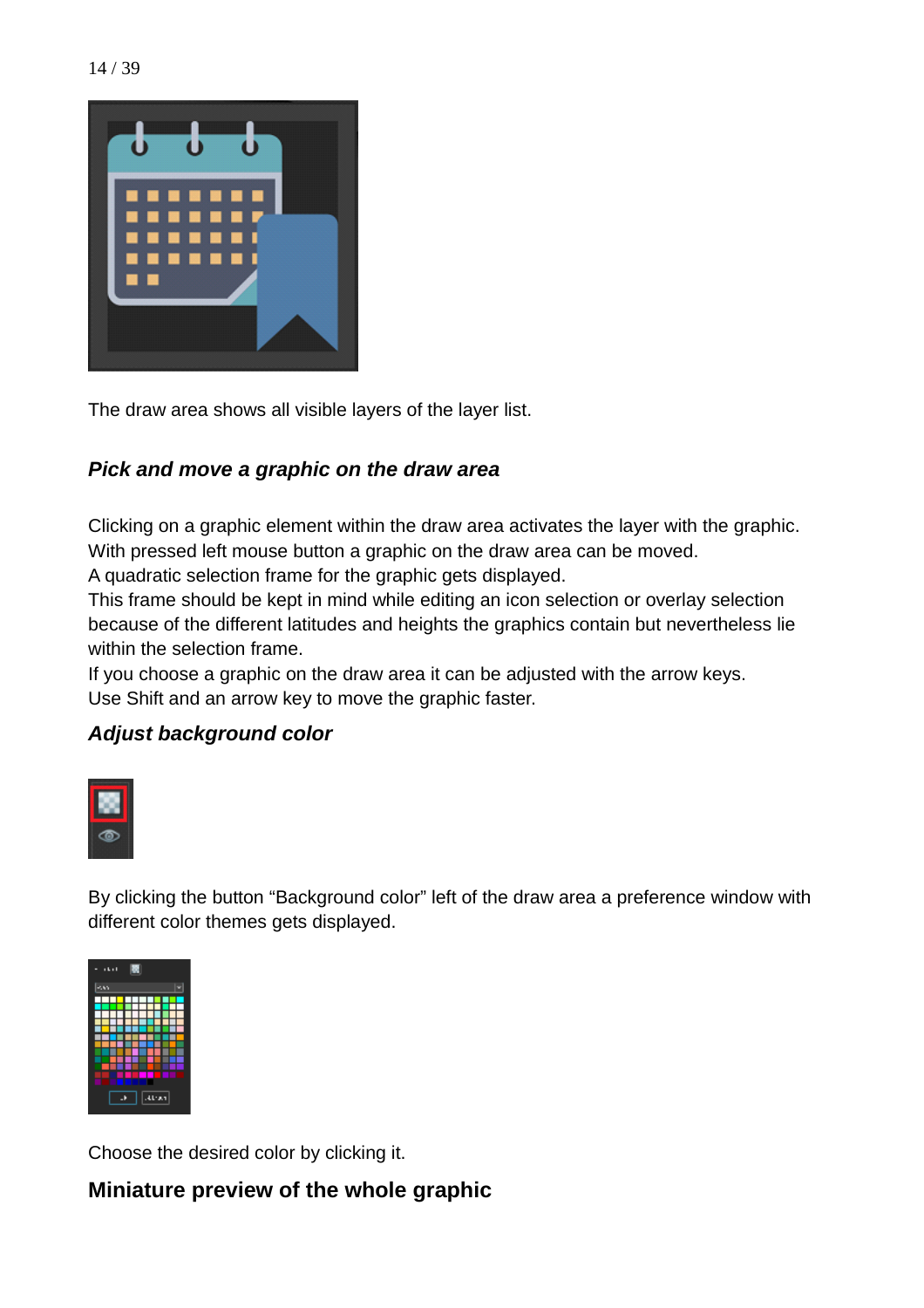

By clicking the button "Mini review" a mini review of the whole graphic is shown beneath the draw area.



# <span id="page-14-2"></span>**Scale a graphic**





With the slider you change the size of a graphic. If you want to combine several graphics or create a round button set normally you will decrease the size of the graphic. During the scaling a quadratic selection frame is shown. This makes sure that you can determine if all the graphics of an icon selection lie within a round button. Clicking the graphic also shows the selection frame.

#### <span id="page-14-1"></span>**The menu to the draw area**

<span id="page-14-0"></span>*Insert text*



Clicking the button "Text" a text layer gets included into the layer list.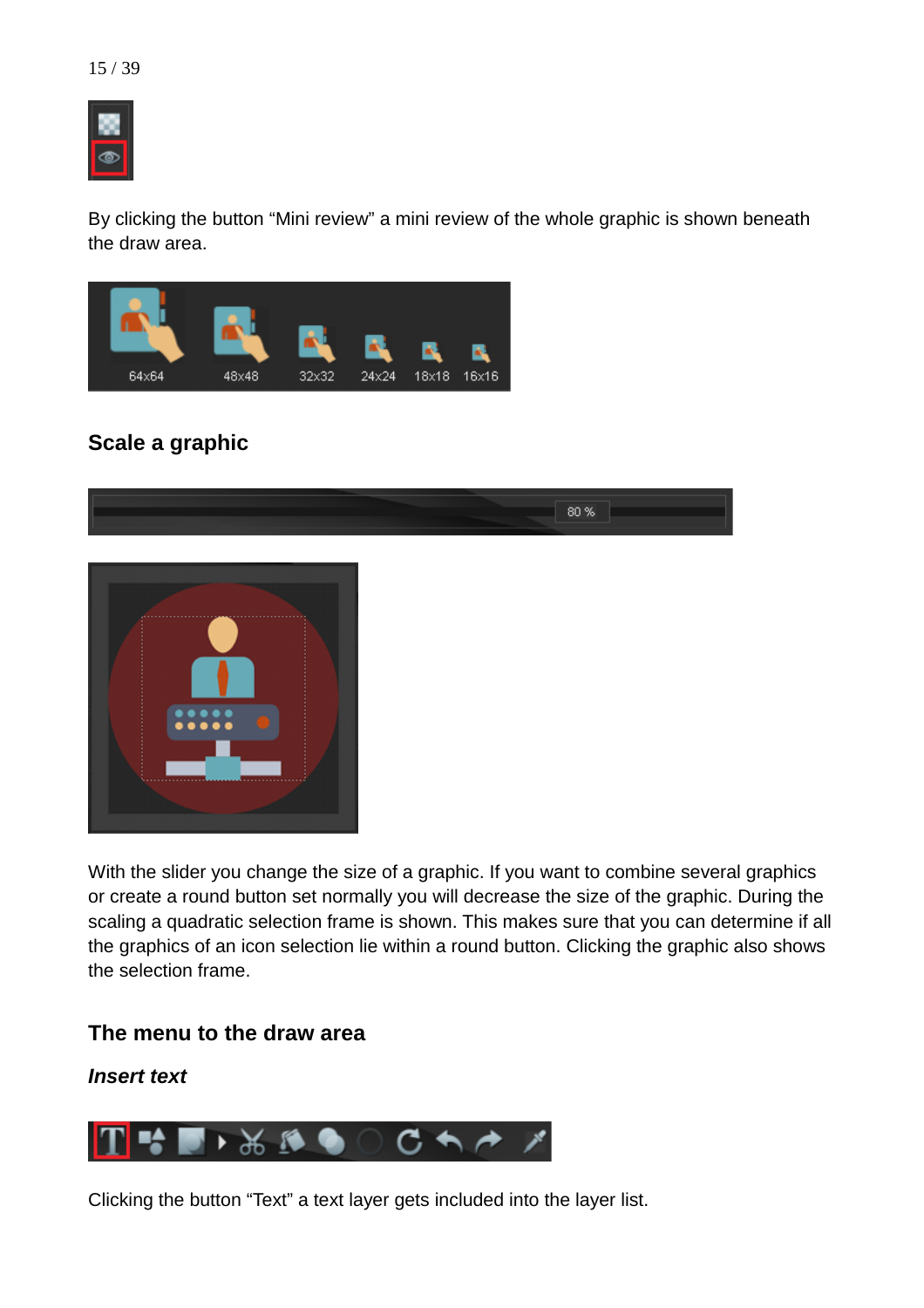| Text  | Text                        |
|-------|-----------------------------|
| Font: | Arial                       |
| Size  | <b>Bold</b><br>≏<br>60<br>٠ |
|       | Ok<br>Cancel                |

A preference window for the text insertion is opened.

Accept the settings with the "Ok" button. With the button "Cancel" the settings from before are restored. The preference window can be opened again at any time by activating the text layer with a mouse click and by clicking the button "Settings" in the layer menu.

#### <span id="page-15-1"></span>*Insert shapes*



By clicking the button "Shapes" a shape layer is enlisted to the layer list.



A settings window for the shapes is opened up. Choose the desired shape and accept your choice by clicking "Ok". The size can be adjusted with the slider afterwards.

#### <span id="page-15-0"></span>*Graphic effects*

If it is possible to apply an effect on the active layer, the button "Effects" gets activated. Otherwise the button is shown deactivated (gray)

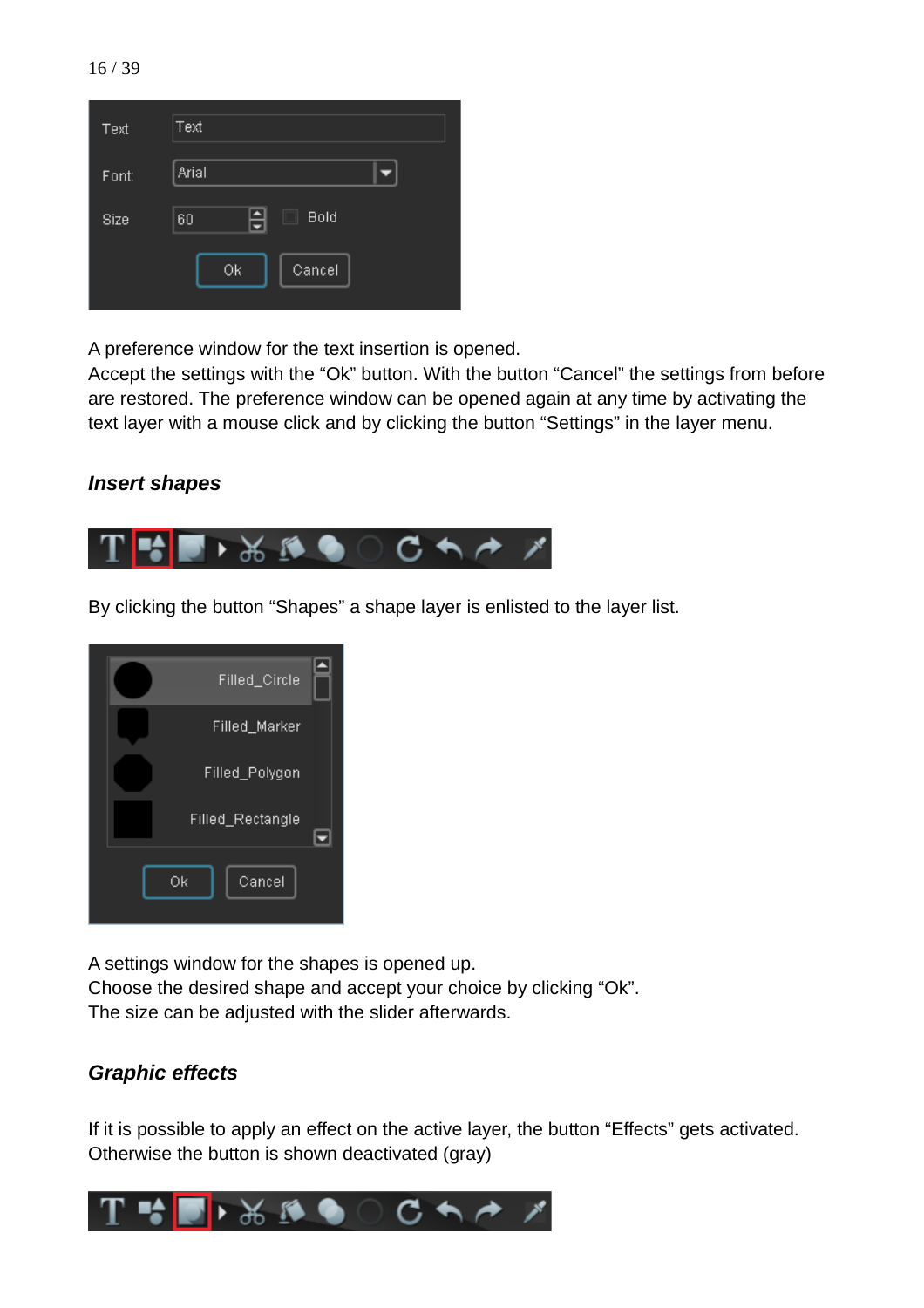By clicking on "Effects" a list with the effects pops up. Please note: Only one effect can be applied at a time.



Clicking on an effect creates an effect layer that gets implemented into the layer list. Afterwards a preference window is opened.

#### <span id="page-16-0"></span>**Long shadow**



In the preference screen for the long shadow you can choose the angle and the transparency. You can limit the shadow to the background. If the layer list contains shapes or a background from the design elements these elements are offered to you for selection. With "CTRL" and left mouse button on an already chosen element the offer is reversed.

The actual shadow settings are shown immediately on the draw area.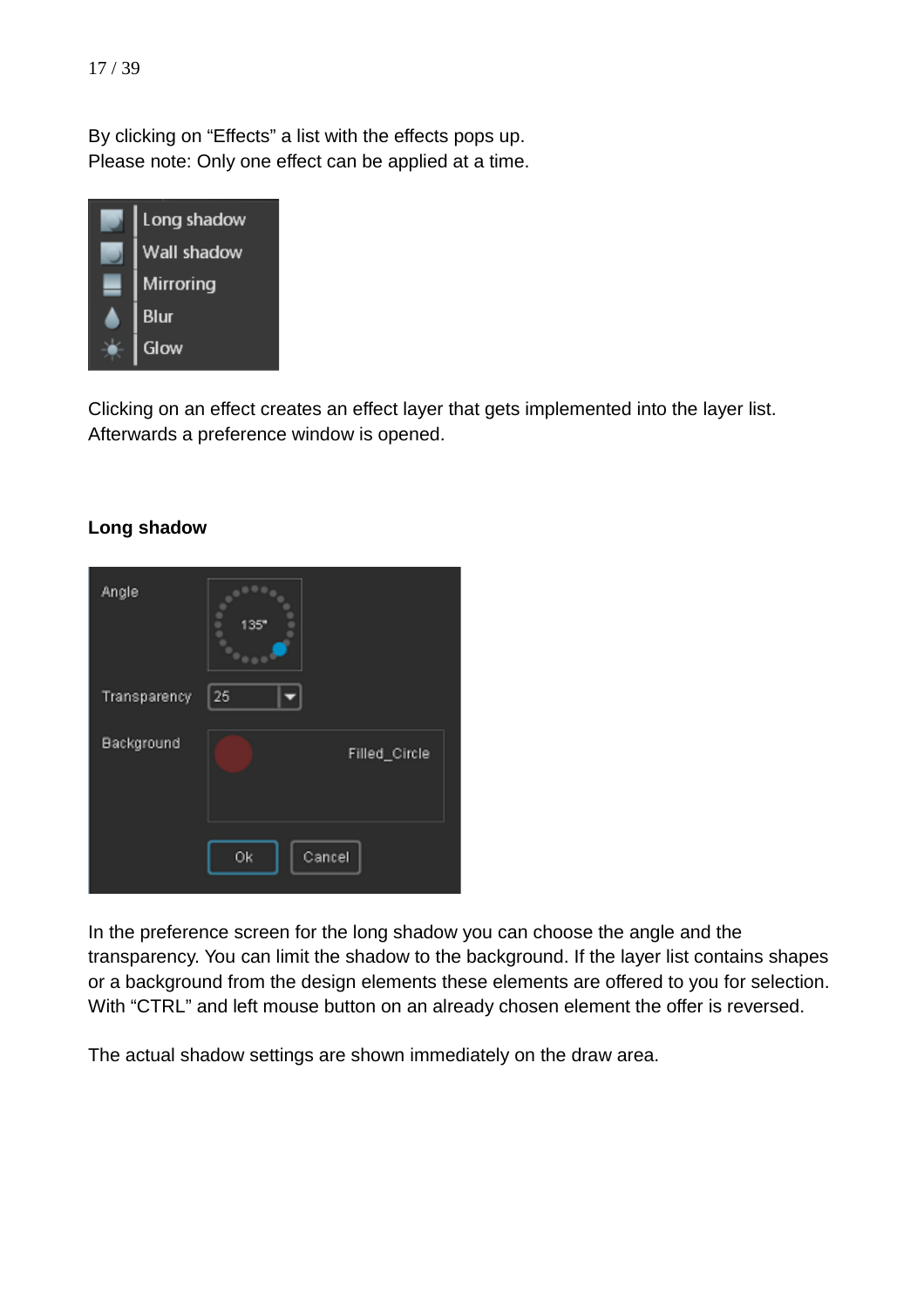

Press "OK" to accept the settings.

#### <span id="page-17-1"></span>**Wall shadow**

| Wall shadow  |                                                       |
|--------------|-------------------------------------------------------|
| Offset       | $\mathbf{B}$<br>E<br>Y<br>×<br>$-1$<br>$\overline{2}$ |
| Transparency | A<br>Blur<br>20<br>7                                  |
| Background   | Filled_Circle                                         |
|              | Cancel<br>Ok                                          |

In the preference window for the mural shadow choose the gap X and the transparency Y for the shadow. If the layer list contains a background you can limit the shadow on the picked background. To make the shadow more realistic, use the Blur option to add a blur.

#### **Please note:**

When you set a blur, a pixel graphic is added to an SVG graphic. To get a pure SVG graphic, set the "Blur" value to 0.

#### <span id="page-17-0"></span>**Mirroring**

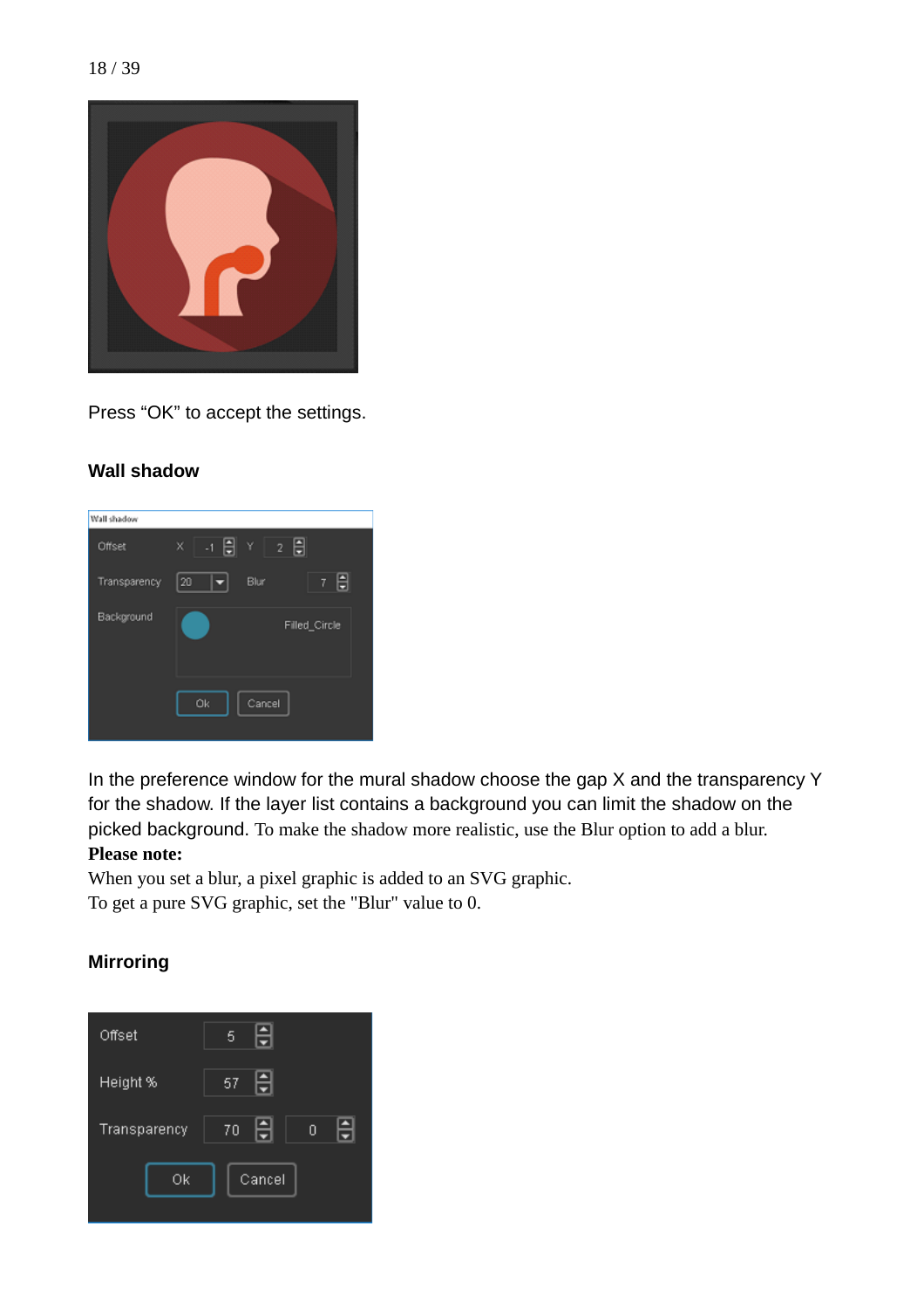In the settings window, specify the height of the mirror image and the distance. To obtain a transparent gradient, you can set two values.

#### **Note:**

A rotation of the graphic and a color gradient is not considered in the mirror. The mirroring in the SVG format does not correspond to the appearance in a pixel graphics.



#### <span id="page-18-1"></span>**Blur**



Use Blur to add a blur to a graphic element. You can also set the transparency.

#### <span id="page-18-0"></span>**Glow**



The effect glow is based on the blur effect. An effect layer is inserted below the base graphic. Set a blur value and select the appropriate color for the effect. You can move the effect layer up after the configuration in the layer list to change the effect.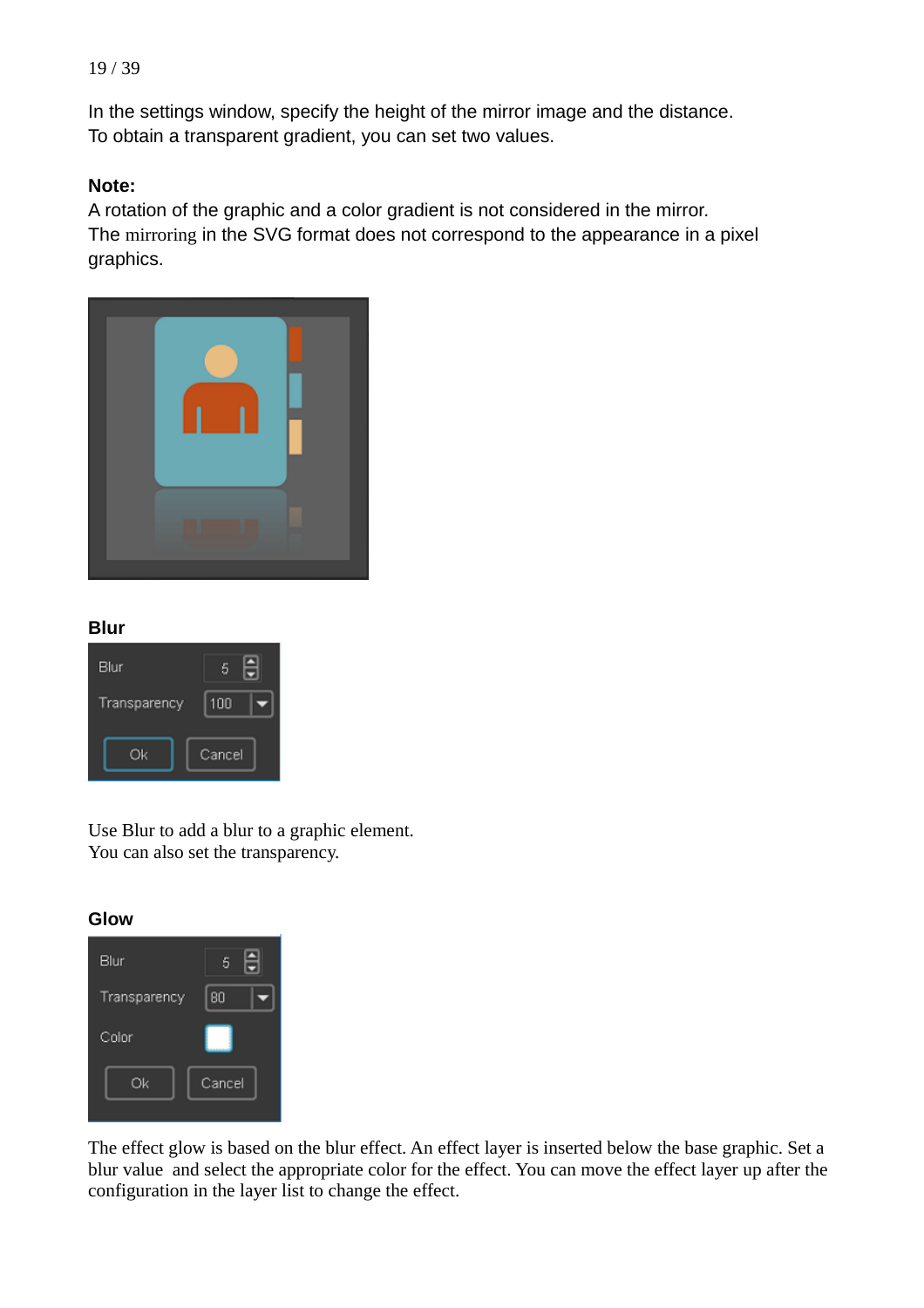<span id="page-19-1"></span>

If you stack several single coloured graphics with the style shape or strokes the single graphics won't be recognized so well any more. To lift the graphics from one another you can cut an area out of the graphic. 2 functions are offered for cutting.

#### <span id="page-19-0"></span>**Cut with shape**

By clicking the button "Cut" a preference window pops up.



Choose the clipping form you want to use for the cutting.

Additionally for style a cutting line can be used.

You can choose the color of the cutting line with the button "color".

For the clipping form rectangle a corner-radius can be added. The radius selection field is only shown for the rectangle.

There is no additional layer added to the layer list for the cutting out. If you want to delete the option "Cut out" open the preference window and delete the section with the button "Delete".

You can alter the position and height of the cut out right on the draw area as well. Close the preference window and click on the button "Cut out" again. The clipping shade with points to draw will be displayed on the draw area. With the left mouse button click the draw points to change the position and size while pressing. Alternatively the position can be changed with the arrow key on the keyboard as well. To close it up click on "Cut out" to deactivate the function and hide the clipping shade.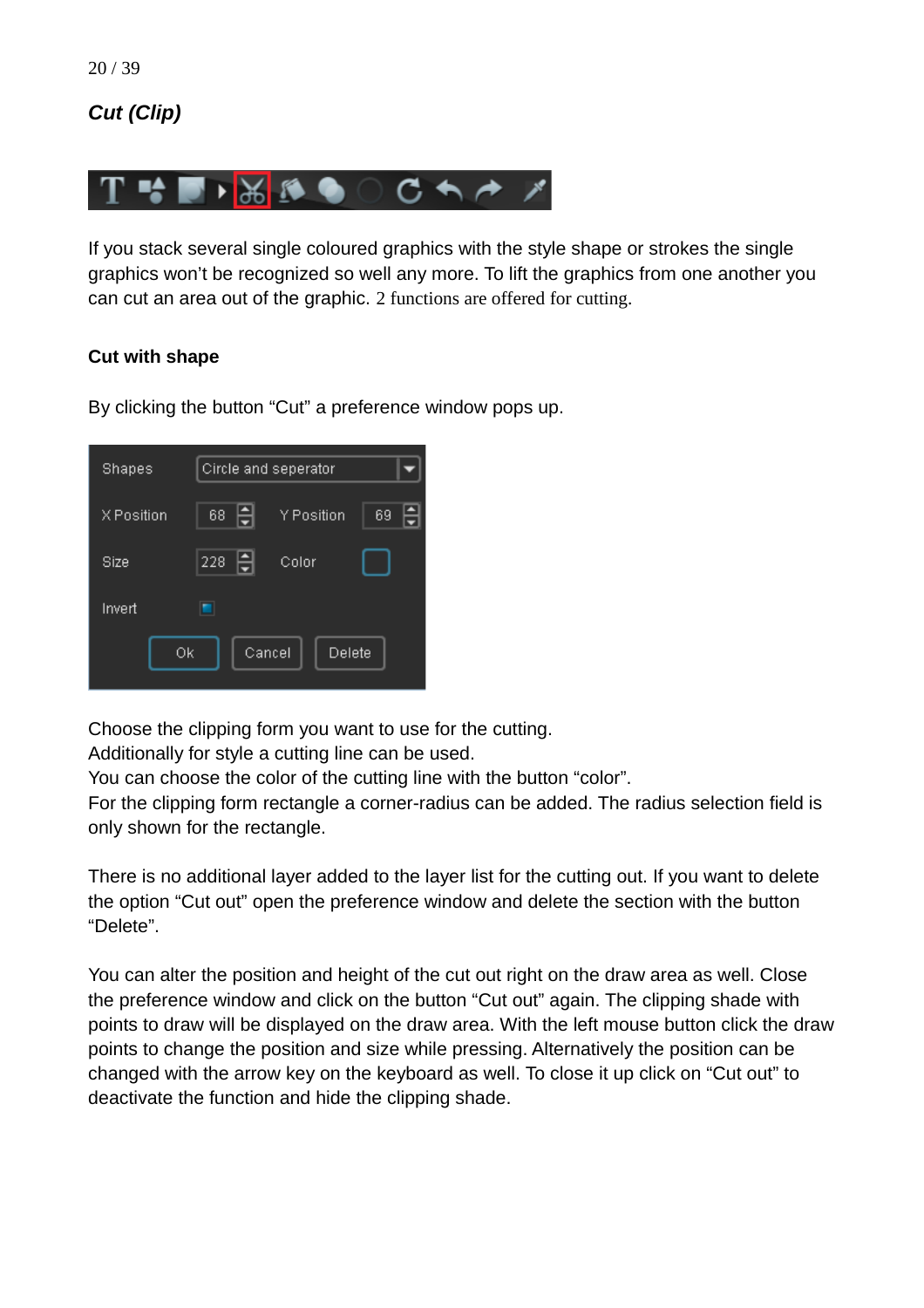

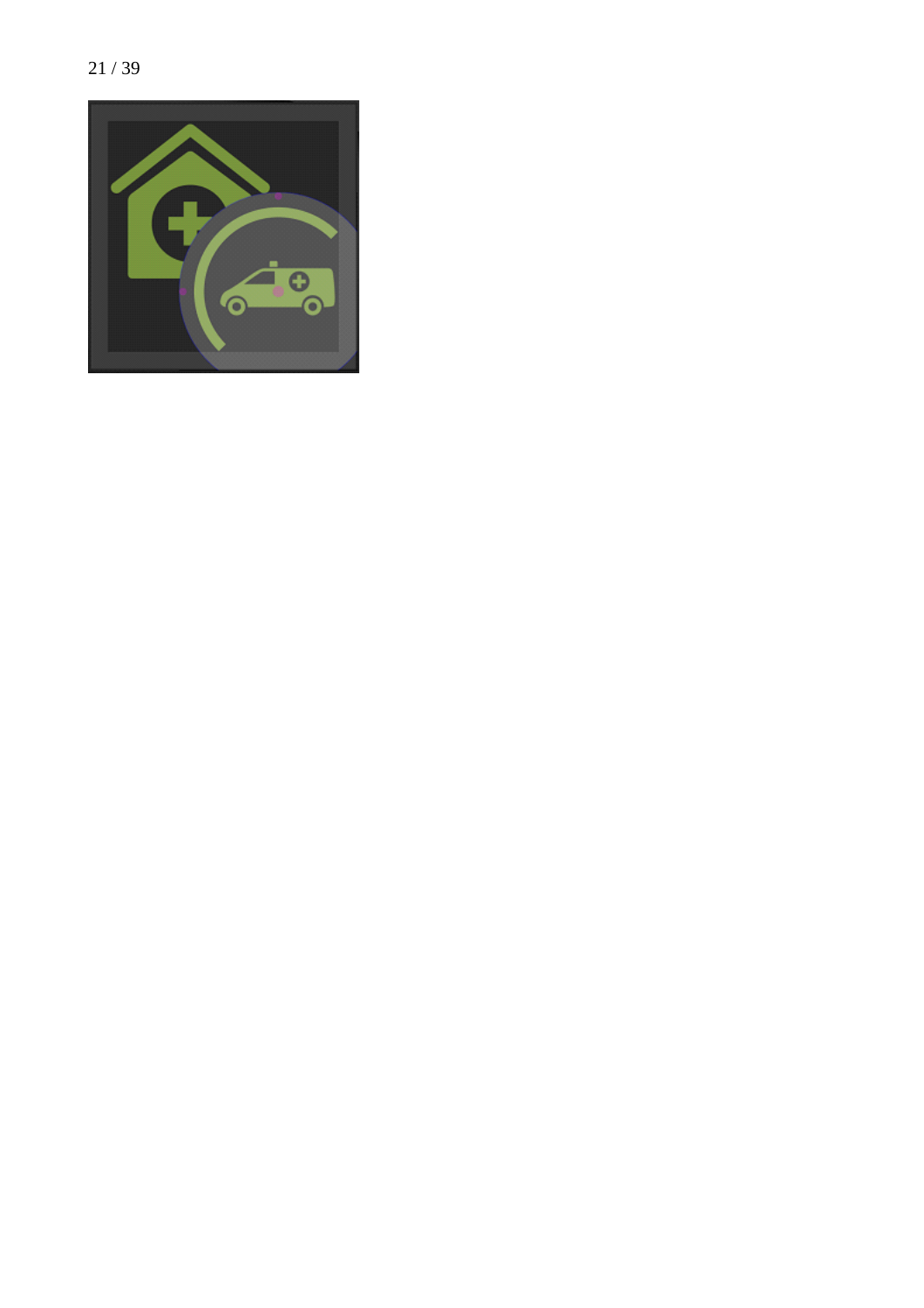#### <span id="page-21-0"></span>**Cut with Icon**



In the Layers list, select the icon that you want to crop. By clicking on the button "Cut with Icon" a setting window is opened.



The Offset is used to set a border between the base graphic and the second graphic (overlay).

In the selection list, select the icon with which you want to cut out a part of the base graphic. Confirm your selection with the "OK"

Use CTRL and click on the current selection to remove this selection. The button "Delete" removes the cutout and closes the window.

Example with 2 monochrome symbols. The arrow icon cuts a part of the base graphic.

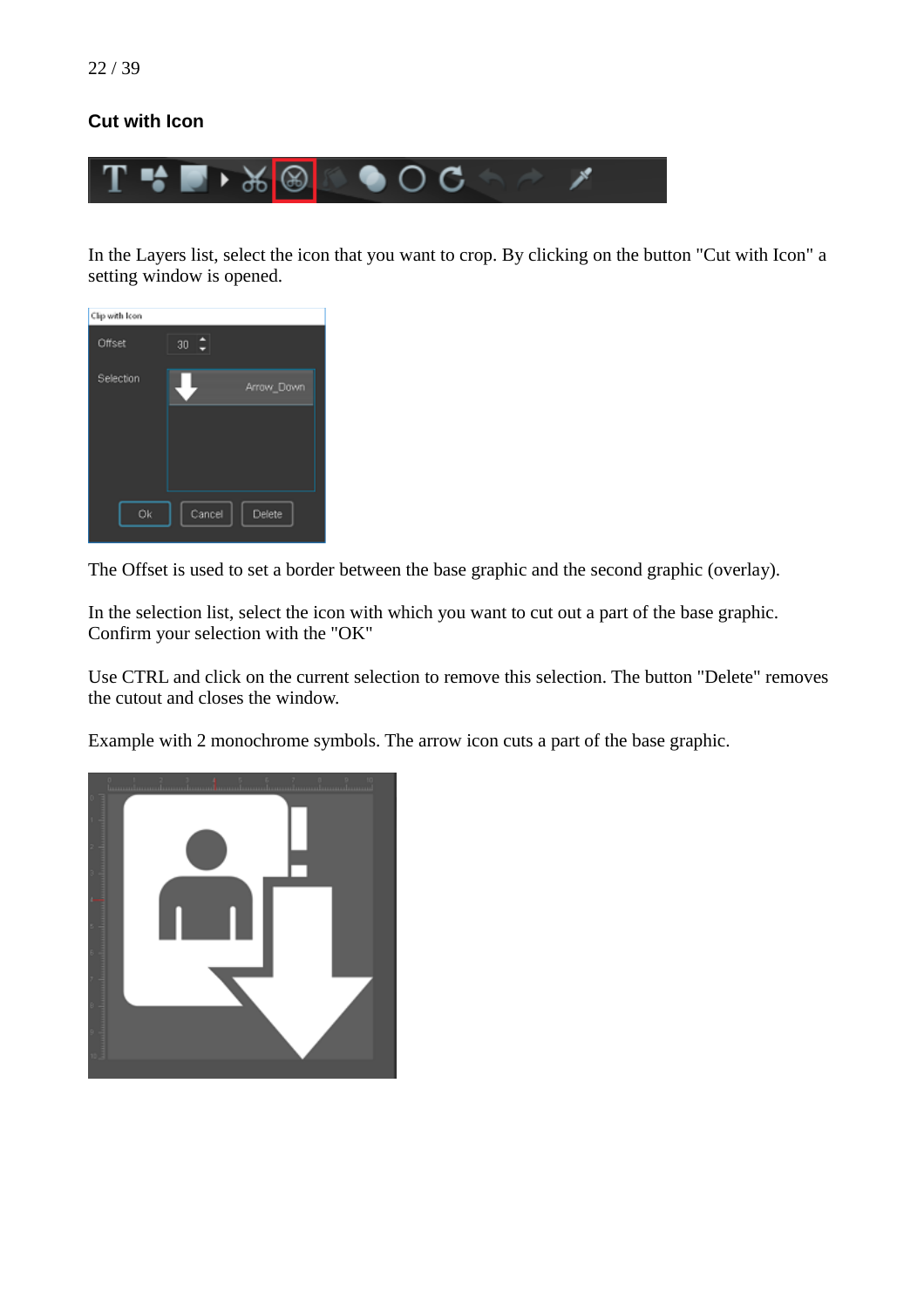### <span id="page-22-2"></span>*Filling options*



Click on the button filling options to open up the selection box.



The filling options combine the colors of the actual layer with the colors beneath .

Please note:

The filling options won't be considered in a SVG export. This option is not activated on the lowest layer because the filling effects only affect graphics below.

#### <span id="page-22-1"></span>*Outline presentation*



You can change between outline presentation and area presentation by clicking on "Outline". In the outline presentation all the elements of the graphic are shown as an outline. The line width can be altered in the "Settings".



Please note:

The switch from area presentation to outline presentation is time-consuming and is only recommended for single graphics. This option is only provided for the styles shape and flat. If you want to create an icon set using the outline presentation we suggest the usage of the style "Stroke".

#### <span id="page-22-0"></span>*Rotation*



Clicking on the button "Rotation" will open a new window.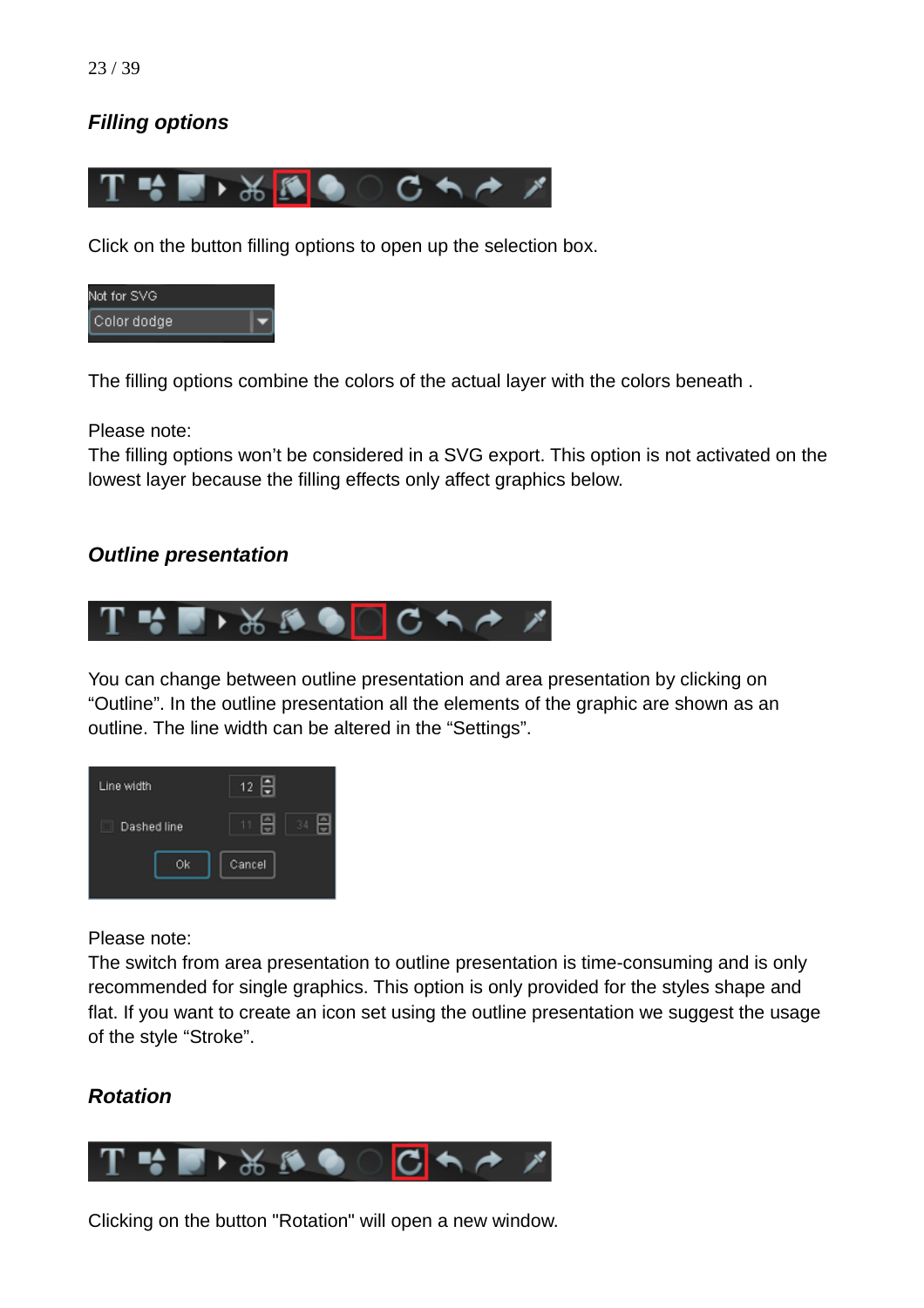

Click on one of the gray points to set an angle. Or click on the blue dot and drag the point with the left mouse button to the desired angular position. Confirm your selection by clicking "OK". Note: Depending on the angle the symbol size is reduced. To calculate the new size a square is used as the base object.

#### <span id="page-23-1"></span>*History*



With the arrow keys you can undo or restore your processing steps.

### <span id="page-23-0"></span>*Pipette*



The pipette gathers a single color out of any area you choose.

For that please press the button "Pipette" and pull the mouse onto the desired location while pressing the left button. By release the color is taken in.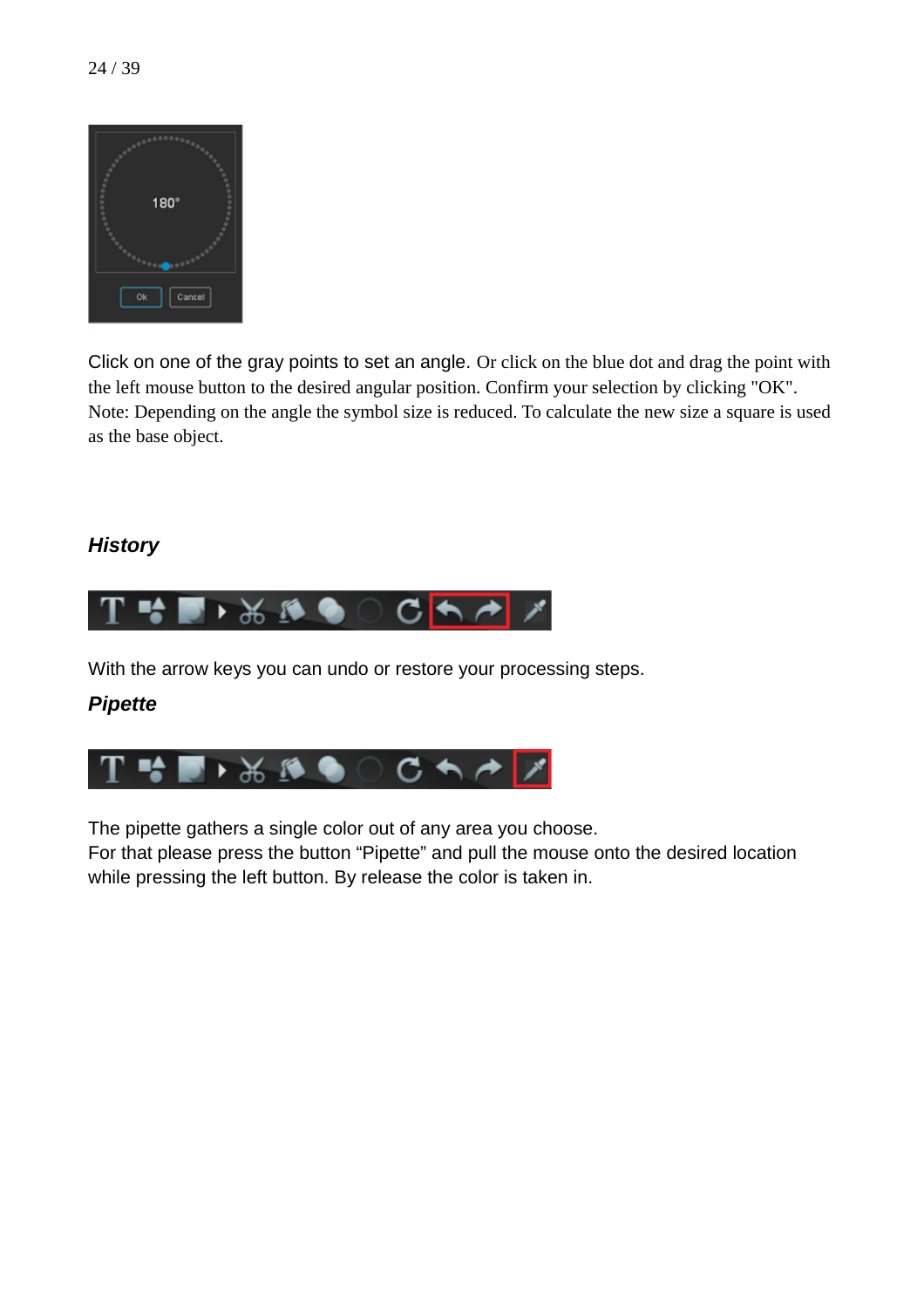### <span id="page-24-2"></span>**Positioning a graphic with squares**



Using the position squares you can adjust your graphic. Adjustment is only useful if the graphic doesn't have a maximum size. If you combine several graphics at once you can for example scale the most important one at 80% and adjust it to the top left. The second graphics /overlay) can be scaled to 50-60% and orient it to the bottom right. If the graphic shouldn't dock onto the edge you can set a gap in the selection window below.

Tip:

If you want to adjust an icon selection or overlay selection often times it is more useful to use the mouse or the arrow keys for adjustments because this way every graphic lies in the middle of the alignment.

#### <span id="page-24-1"></span>**Transparency**



To set transparency for the entire graph, select the "All Layers" option Select "Layer" if you only want to set transparency for the current layer. By specifying the opacity you set the desired transparency.

# <span id="page-24-0"></span>**Color changes**



Color changes affect the actual layer. You can choose the option "All layers" as well to have the color change applied on several layers. color changes only apply to visible layers.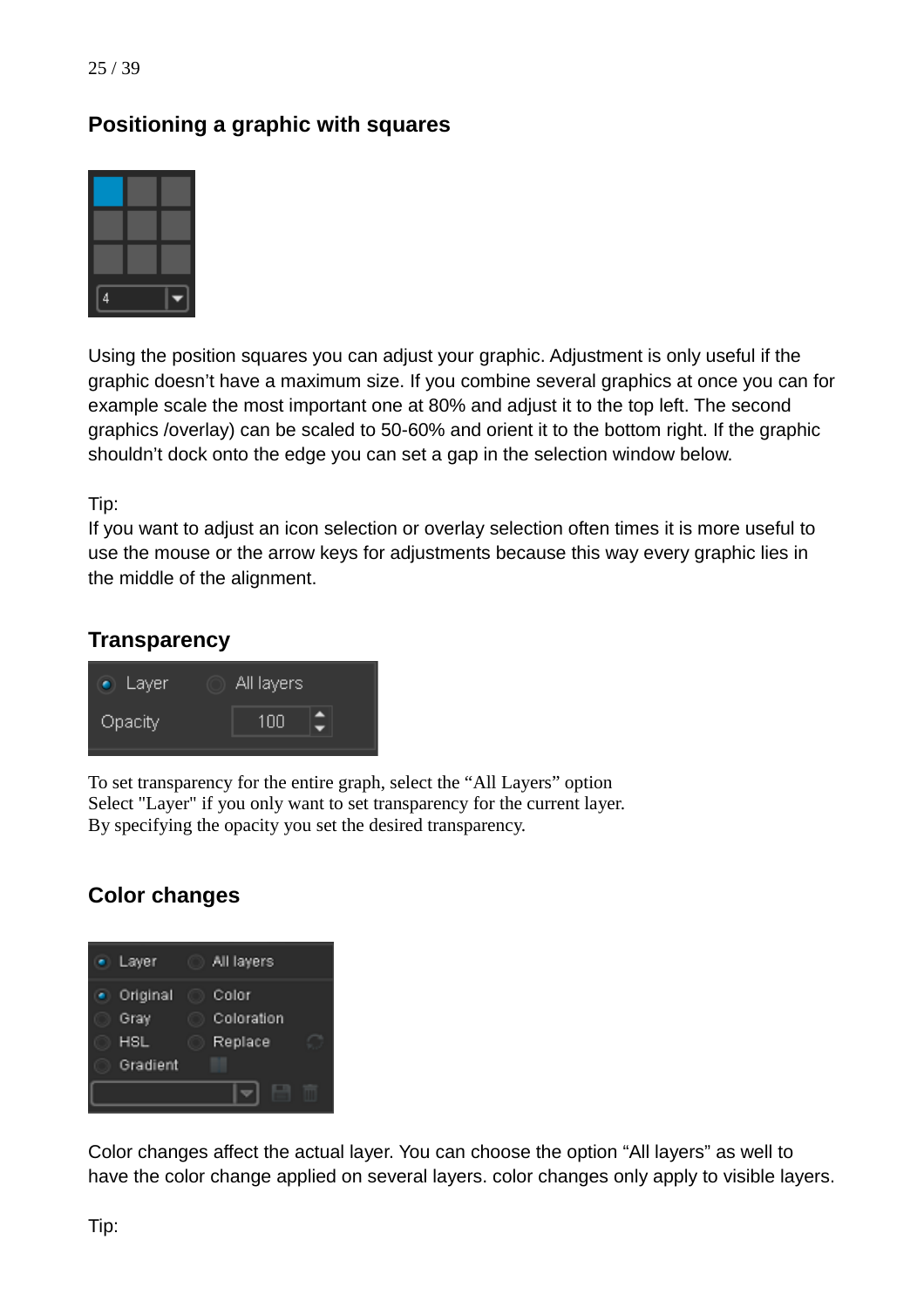If you don't want to change the color of a specific layer you can just change the layer to the status invisible.

### <span id="page-25-6"></span>*Color options*

#### <span id="page-25-5"></span>**Original**

The graphic is once again shown in its original colors.

#### <span id="page-25-4"></span>**Color**

All graphic elements of the layer are shown in the selected color.

#### <span id="page-25-3"></span>**Gray**

The graphic is shown gray. If the graphic contains black /e.g. shapes) this color is preserved. This includes the color white.

Tip:

If you want the graphics to be shown as inactive it is recommended to use a gray color. Additionally you could raise the transparency.

#### <span id="page-25-2"></span>**Toning**

All colors of the graphic are combined with the new color. This way the graphic attains a toning.

#### <span id="page-25-1"></span>**HSL**

With the HSL function the hue (H), saturation (S) and brightness (L) are affected. The sliders for red, green and blue are deactivated. With this function you can adapt an icon selection in terms of color without the single graphics obtaining the same coloring.

#### <span id="page-25-0"></span>**Replacement**

You can target single colors of a graphic and replace them. Click the option "Replacement" and a new window pops up.

| Old<br>New | Color theme Color |
|------------|-------------------|
|            | Fiat Office       |
|            | <b>THE R</b>      |
|            |                   |
|            |                   |
|            |                   |
|            |                   |
| πхс        |                   |
| All images |                   |
| Name       | Baye              |
|            | Ok<br>Cancel      |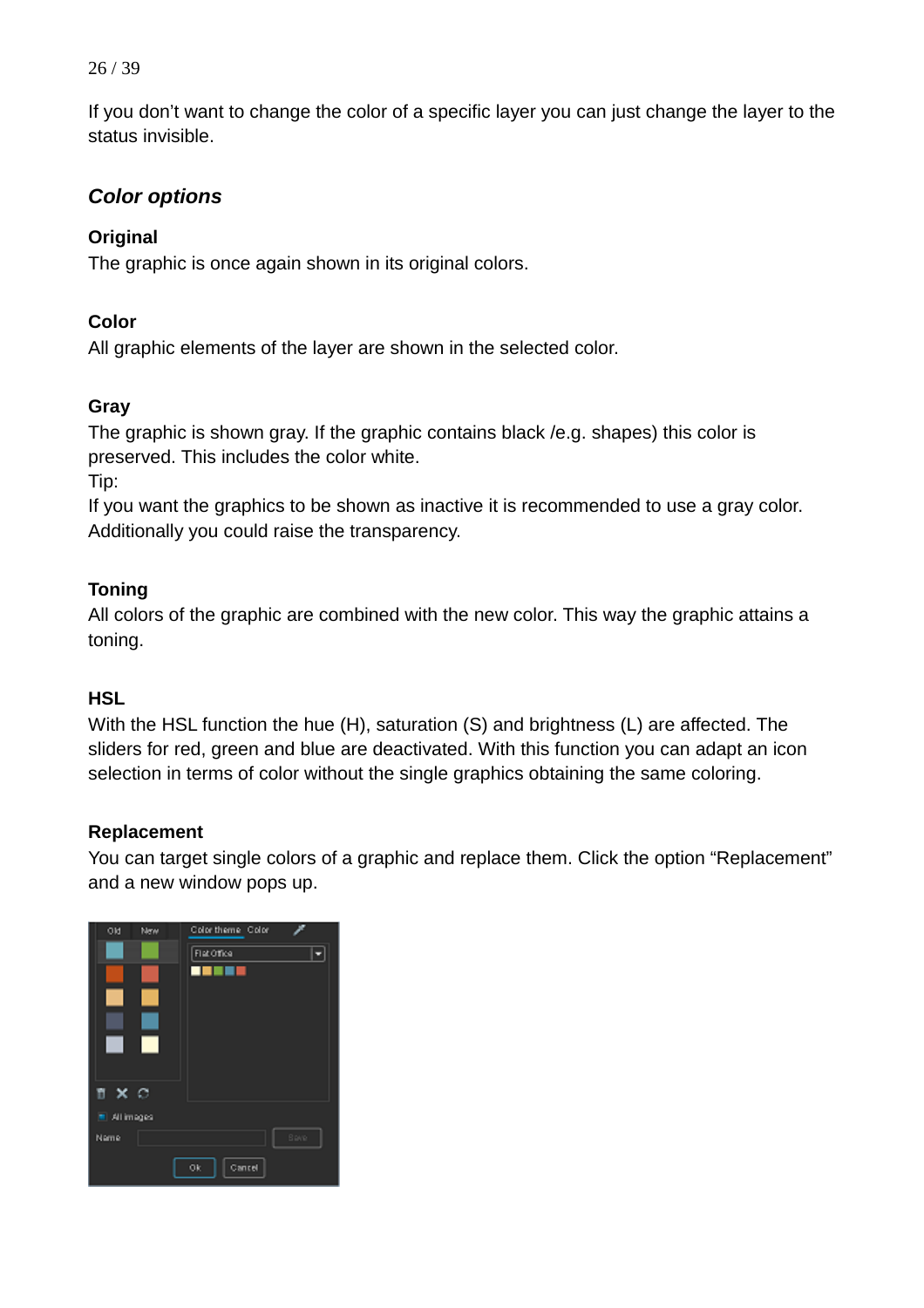In the column "Old" all the colors of the current graphics are displayed. Click on one of the colors to replace it. For that choose a suitable color theme from the window color theme. Click on the desired color. The color is applied to the column "New" and the old color is replaced. To perform exact adjustments click on the tab "color". Tip:

If you want to change all colors for an overlay or icon selection activate the checkbox "All colors". Now all colors of the set are read. This option is designated for the flat icon set. The graphics of a flat icon set excluding the police set have 5 colors each. With the button "Replace" you have the option to just click once and replace all the colors of the icon set with the colors from the current color theme.

To confirm your changes press "OK".

You can change the settings any time by invoking the window with the button "Replace".

#### Direction Linear Color 日時ノ 100 日 Opacity  $180^{\circ}$   $\circ$ 50 日 Position Invert Ok Cancel

#### <span id="page-26-0"></span>**Color gradient**

Click on "color gradient" to open a screen.



Adjustment: You are offered the radial and linear course directions.



Click on the color field to open a color window. Choose a color and confirm it by clicking "OK".



A saved color gradient can be chosen using the arrow keys and by clicking on the process it can be activated.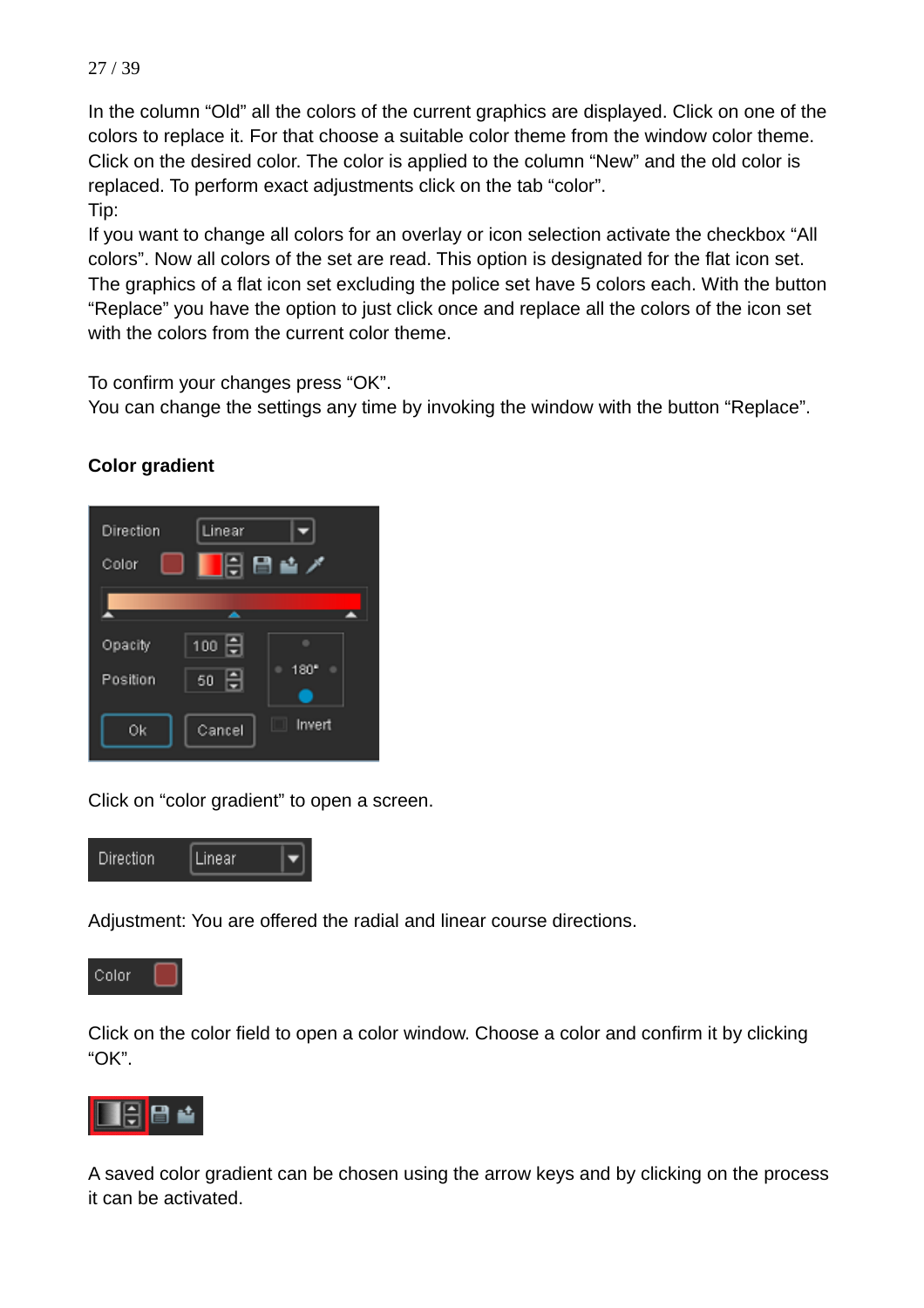By clicking "Save" you can save a process setting as a template.

The button "Open" displays a big list box with the saved processes. Here you can delete a history.



In the color gradient area you determine the color and position.

Click on an already existing arrow to set the color, position and covering power.

Double click on an arrow to open the color window immediately.

Click and hold an arrow (left mouse button) to change the position of the color.

To implement a new color, click on the process area. Under it an arrow appears.

To delete a color click on the corresponding arrow and pull it downwards out of the frame area.

After releasing the mouse button the color will be deleted from the process.

Please note: It is necessary to use 2 colors for one process.

#### <span id="page-27-1"></span>*Save color settings*



You can save color settings by pressing the button "Save". A new window opens up.

| Color themes | Colorize Green |
|--------------|----------------|
| Name         | Colorize Green |
| Description  |                |
|              | Save<br>Close  |
|              |                |

You can use a color template to override this one or you choose a new name for the color template. Click on "Save" to save the template and to close the window. Tip:

Save the color settings for inactive, active and selected graphic figures or for an alert.

### <span id="page-27-0"></span>*Load a color template*

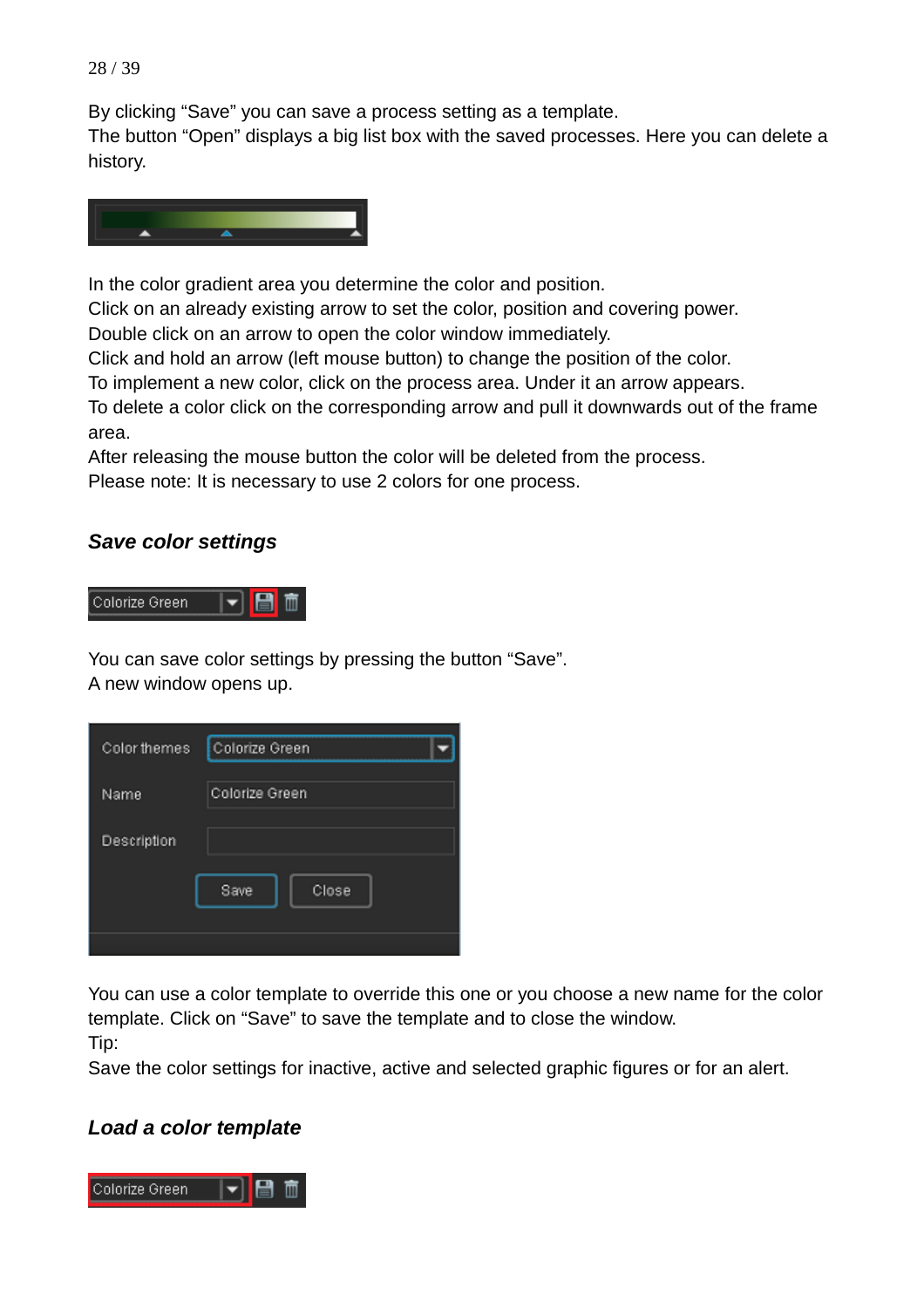By selecting a saved color template it is loaded and run instantly.

#### <span id="page-28-3"></span>*Delete a color template*



Click on "Delete" to delete the selected color template.

#### <span id="page-28-2"></span>**Color settings using RGB and HSL slider**



Underneath of the color themes there is an expandable menu which shows the current color and the hexadecimal value.

Click the arrow to show or hide the RGB and HSL color slider.



Color changing can be done by moving the color controllers or the arrow keys beside the value data. Instead you can insert a hexadecimal value as well. Click on the minus symbol to hide the color controllers.

#### <span id="page-28-1"></span>**Color themes**



Here you can choose a color from the actual color scheme. Click on the color you want to choose it.

#### <span id="page-28-0"></span>*Create a new color theme*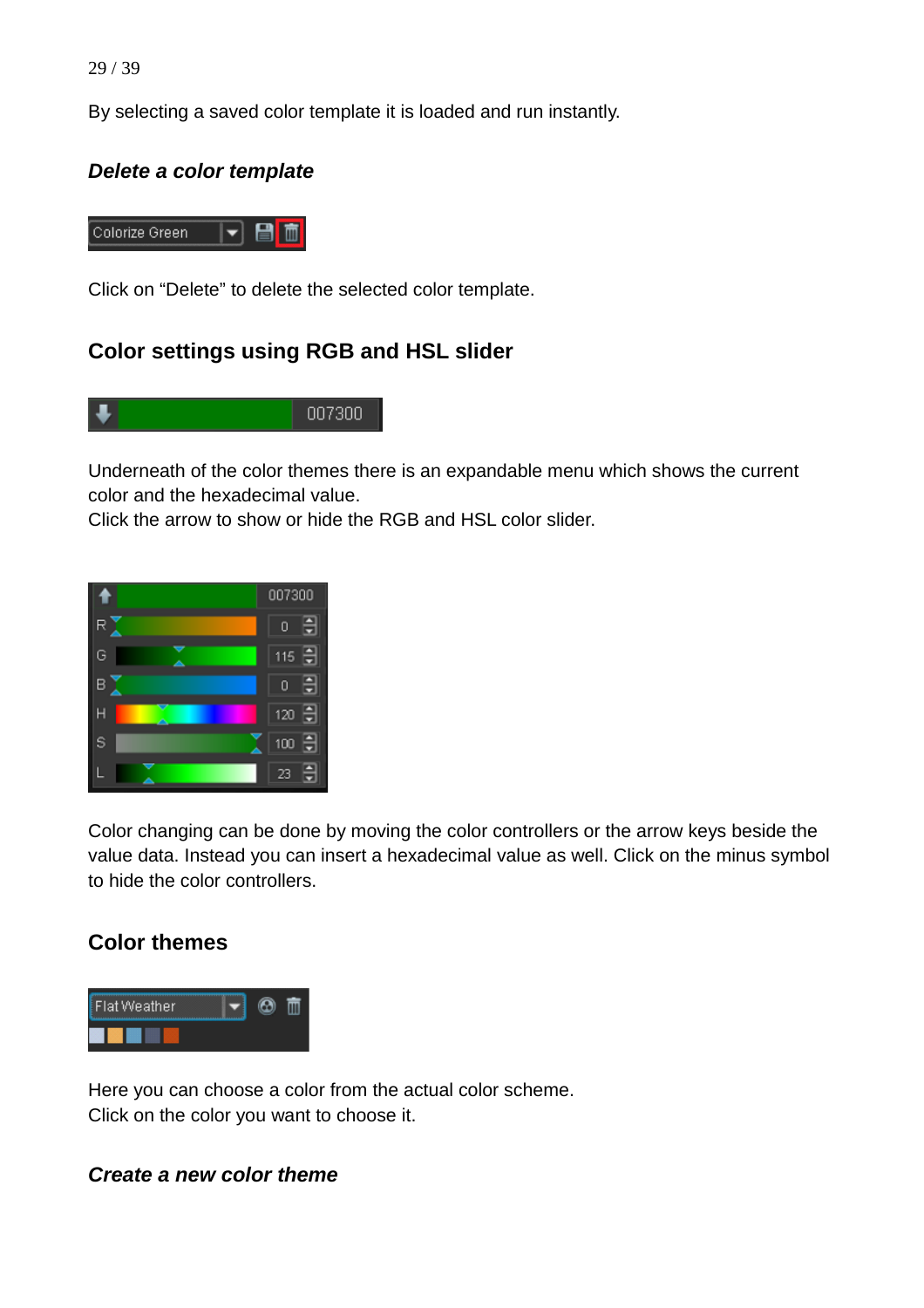

Click on the displayed button to open up a window for color theme creation.

|             | Color theme Colors                    |
|-------------|---------------------------------------|
| Color freme | s 日<br>sn.   <del>v</del>  <br>Colors |
|             |                                       |
|             |                                       |
|             | ۰                                     |
|             | ۰                                     |
|             |                                       |
| нT          | Replace<br>◎ 圓<br>colors              |
|             |                                       |
| Name        | Red                                   |
|             | <b>Baye</b><br>Close                  |

In the color process area for every color a white circle is shown.

The color realm is measured with the controllers beneath.

The 2 outer draw points are used to choose the color. Clock one of those points and change it position. All of the colors in between are being calculated. The quantity of colors can be chosen from 3 to 10 colors.



For further color compositions choose a different color theme from the selection box "color scheme".

To further edit the created colors click on the tab colors.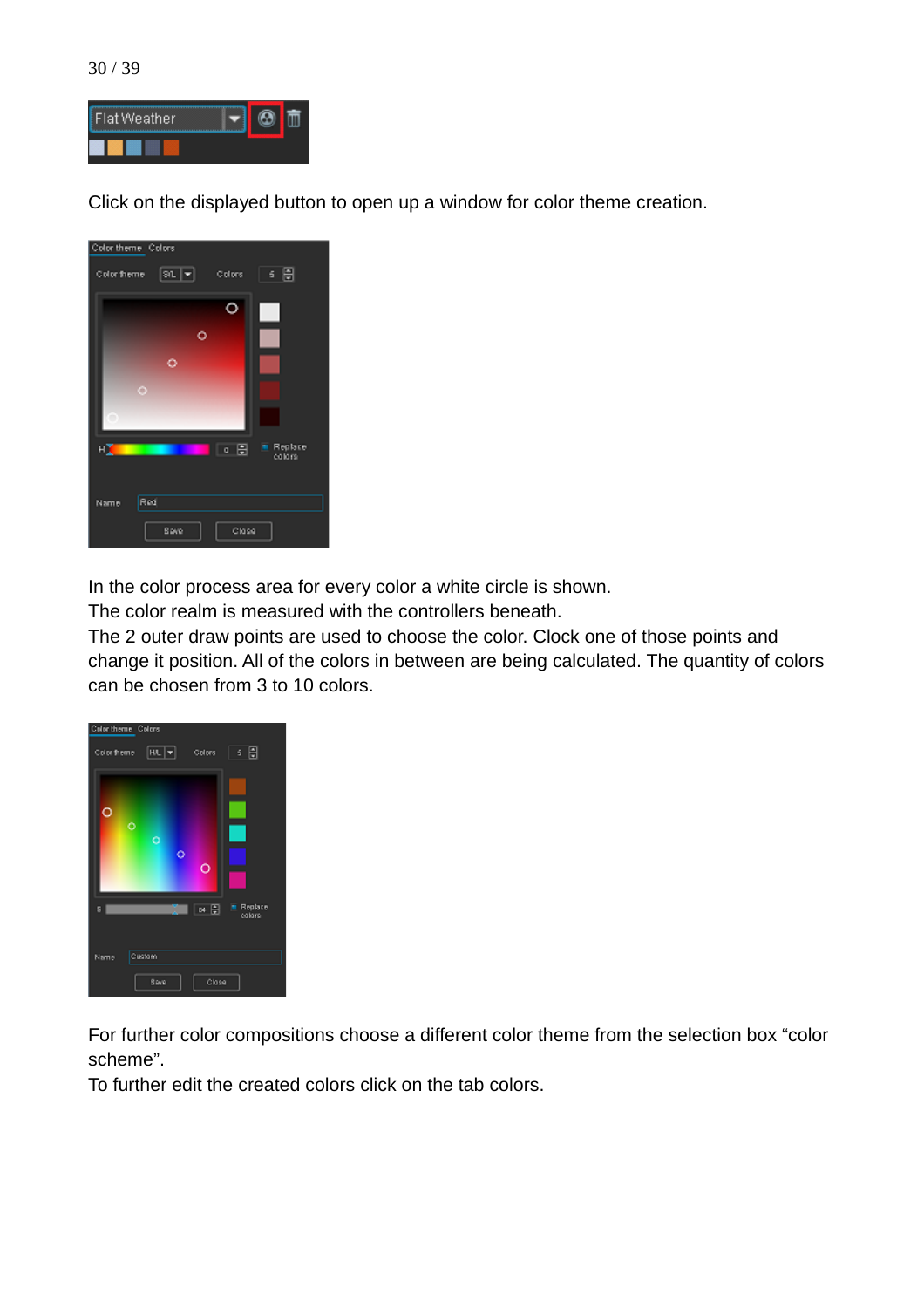

To work on a color activate the color by clicking on the color area. With the color controllers you can adjust the color. Using drag & drop on a color area you can change the order of the colors. The button "Delete" deletes the currently selected color. To delete all colors click on the button "Delete all colors".

#### <span id="page-30-1"></span>**Create color schemes for the colors of a graphic or an icon set**



Click on the first button to load the graphics of the current graphic. The current color pallet gets overridden.

Click on the second button to add the colors from the current graphic to those of the color pallet.



Click on the third button to load all the colors from an icon or overlay selection. This function only activates if the current layer contains an icon or overlay selection.

#### <span id="page-30-0"></span>**Edit saved color themes**



By using the selection box you can load a saved color theme The colors from the color theme are shown in the color areas. Click on the color area to alter the color using a controller.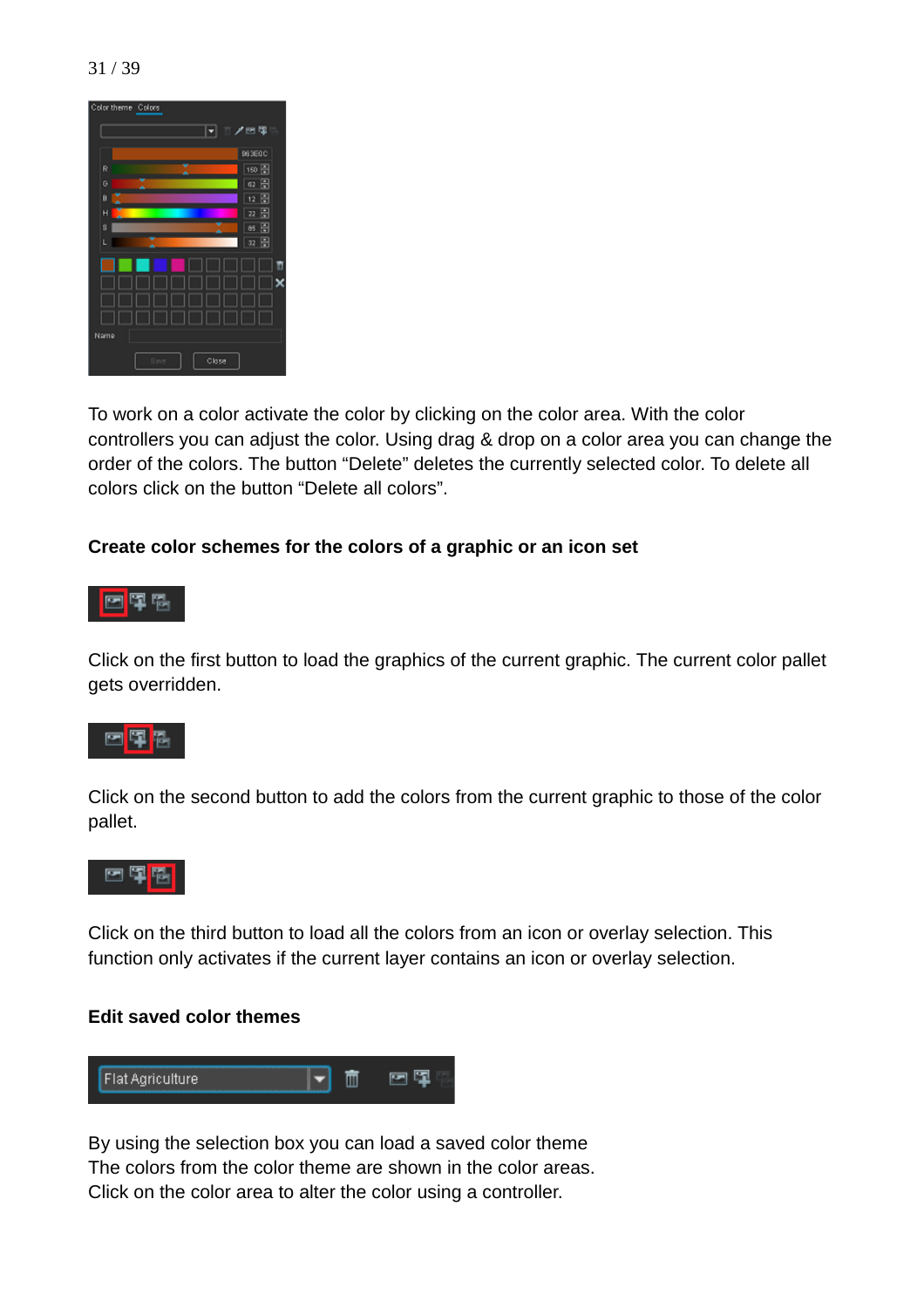#### <span id="page-31-1"></span>**Save a color theme**

To save a color theme you have to insert a name and click on "Save".

### <span id="page-31-0"></span>**Graphic selection and design elements**

| $\overline{\phantom{a}}$ | Design Elements |  |
|--------------------------|-----------------|--|
| $\overline{\phantom{a}}$ | Styles & Themes |  |

The selection tree contains design elements styles and theme areas.

Click on the arrow left of "Design elements" or by double clicking the subgroups to the design elements are shown. Click on a subgroup e.g. Circle 01 the design elements from this group are shown in the list box below.



Design elements can't be shown in the icon selection and they can't be deleted there. Therefore you get the exclusive offer to delete single design elements by using the list box.



Click on a design element to delete it from the data bank permanently using the button "Delete".

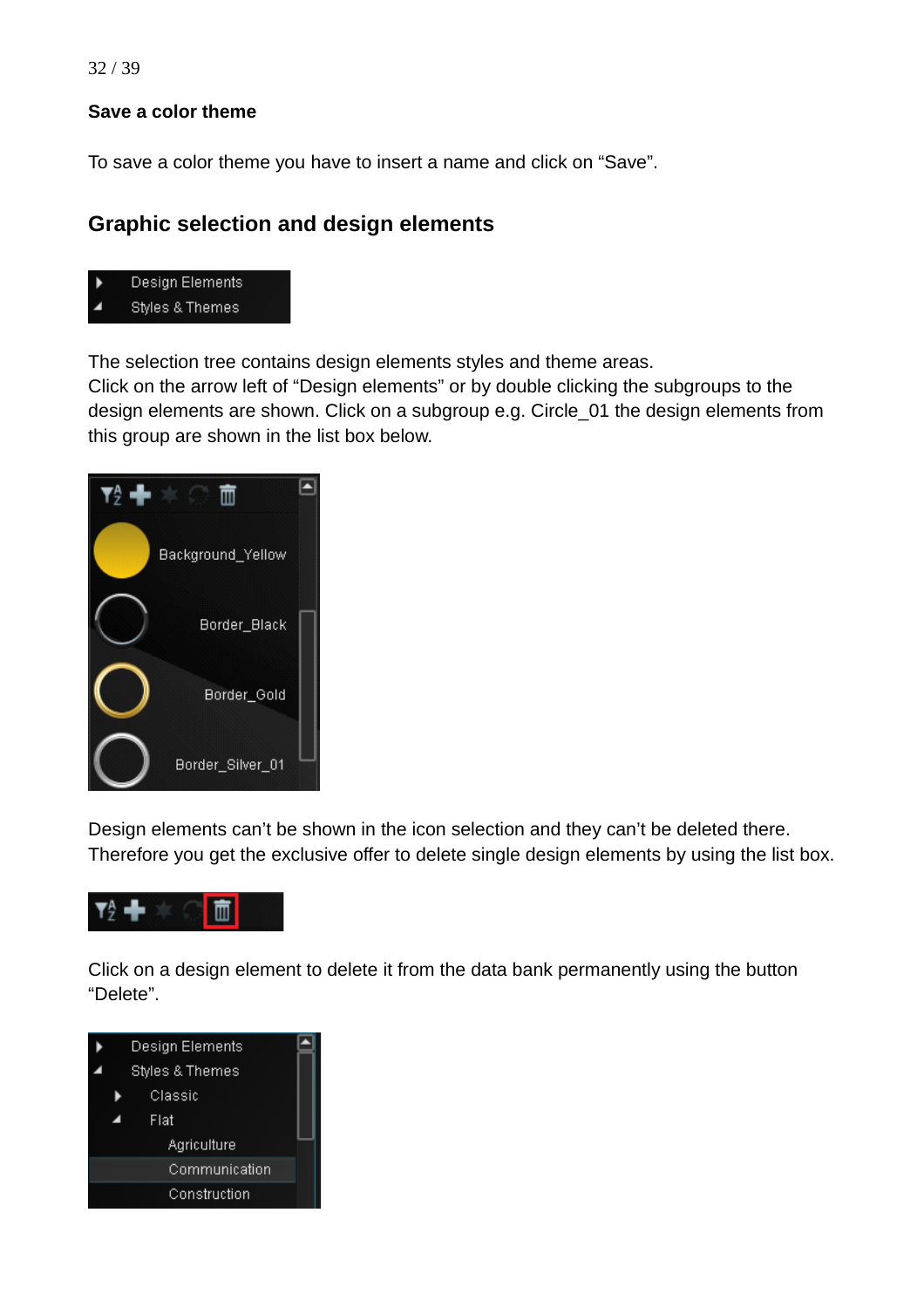Click on the arrow left from "Styles and Themes" or use a double click on the text to have a look on the styles. Double click on a style to show the themes.

Click on a theme to show the graphics according to the themes in the list box beneath.



# <span id="page-32-3"></span>*The menu for the graphics list box*

#### <span id="page-32-2"></span>**Sort**



Click on the button "Sort" the order of the sorting is reversed.

Tip:

Click on a letter from A-Z. The first graphic with the according letter is shown.

#### <span id="page-32-1"></span>**Insert a graphic into the layer list**



Click on the button "Plus" to add a graphic to the layer list that you picked before hand. Alternatively you can add a graphic to the layer list by double clicking.

In both cases the graphic is put on top of the layer list.

To add a graphic into a specific position in the layer list you can use drag & drop to pull the graphic to the spot of your desire. Release the mouse button and the graphic is added.

#### <span id="page-32-0"></span>**Overlays**



An overlay is a graphic that overlays a different graphic. The button "Overlay" adds graphics to a list of overlays. Those graphics are shown in the list box by choosing a style from the selection tree. The same button deletes the graphics from your list of overlays.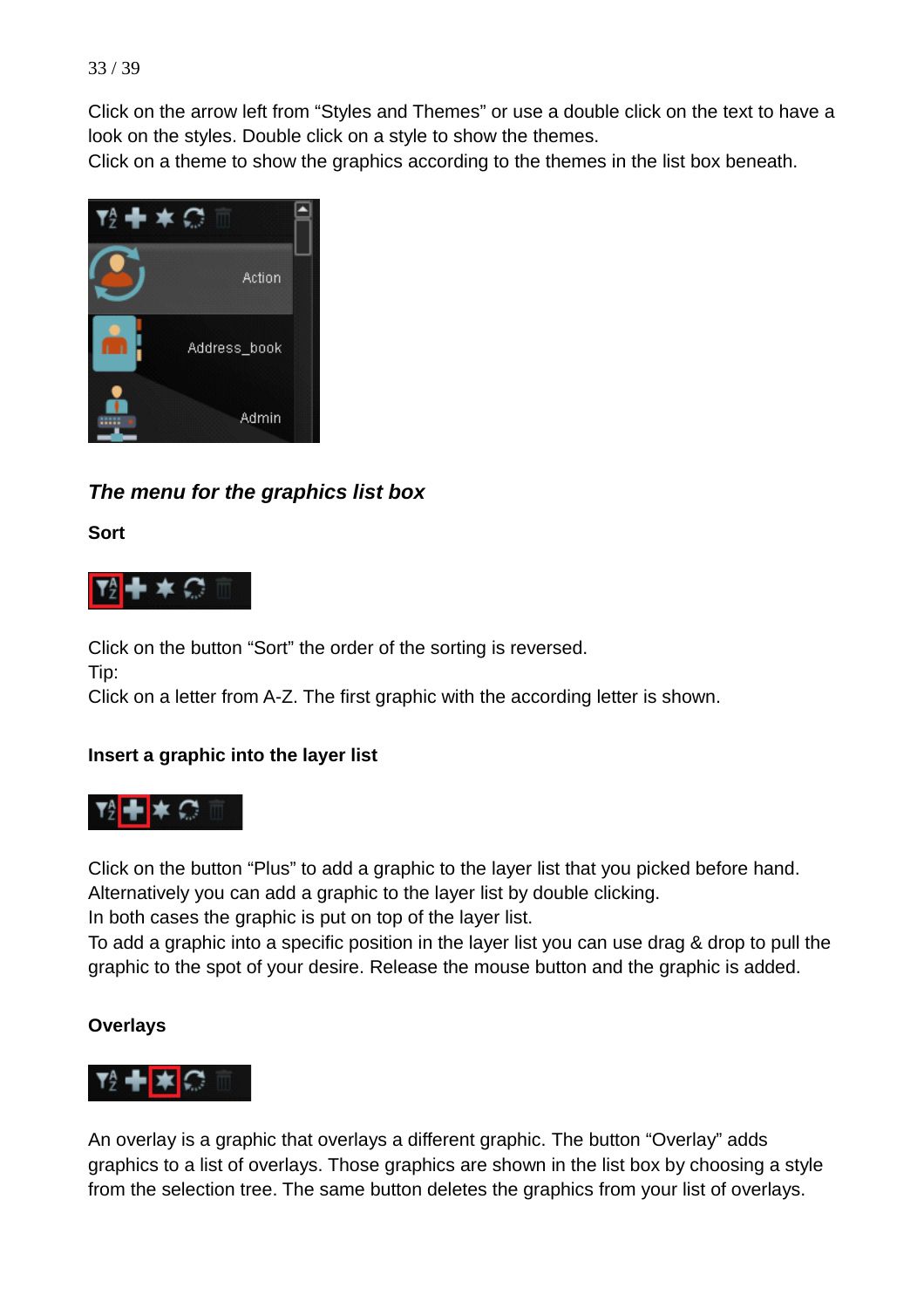#### <span id="page-33-2"></span>**Replace graphics**



With the button "Replace" you can replace a graphic from the layer list. The settings of the replacing graphic like color, size and position are applied to the new graphic.

# <span id="page-33-1"></span>**Export window**

#### <span id="page-33-0"></span>**File formats**



Choose your file format

You can choose between PNG, BMP, JPG, ICO and SVG.



A Windows Icon usually involves multiple icon sizes. Click on the "Icon size" to specify the icon sizes. It opens a new window.

|               | RGB/A Icon Sizes |            |
|---------------|------------------|------------|
| 16x16<br>▬    | 40x40            | 128x128    |
| 20x20<br>العا | 48x48<br>▬       | 256x256    |
| 24x24<br>o    | 64x64<br>▫       | Other size |
| 32x32<br>п    | 96x96            |            |
| Default       | Ok               | Cancel     |

By clicking on the Button "Standard" the recommended Icon sizes for Windows 10 are selected. If you want to specify a custom icon size, activate the checkbox "Other size". Enter into the box the size. The maximum size is 256 pixels.

Note: Colibrico creates ICO graphics with RGB colors and an alpha channel. The older formats with 256 and 8 colors are not supported.



If you choose BMP or JPG format you will get button for the background color. For the JPG format you will also be able to set the quality.

Please note: The quality affects the file size.

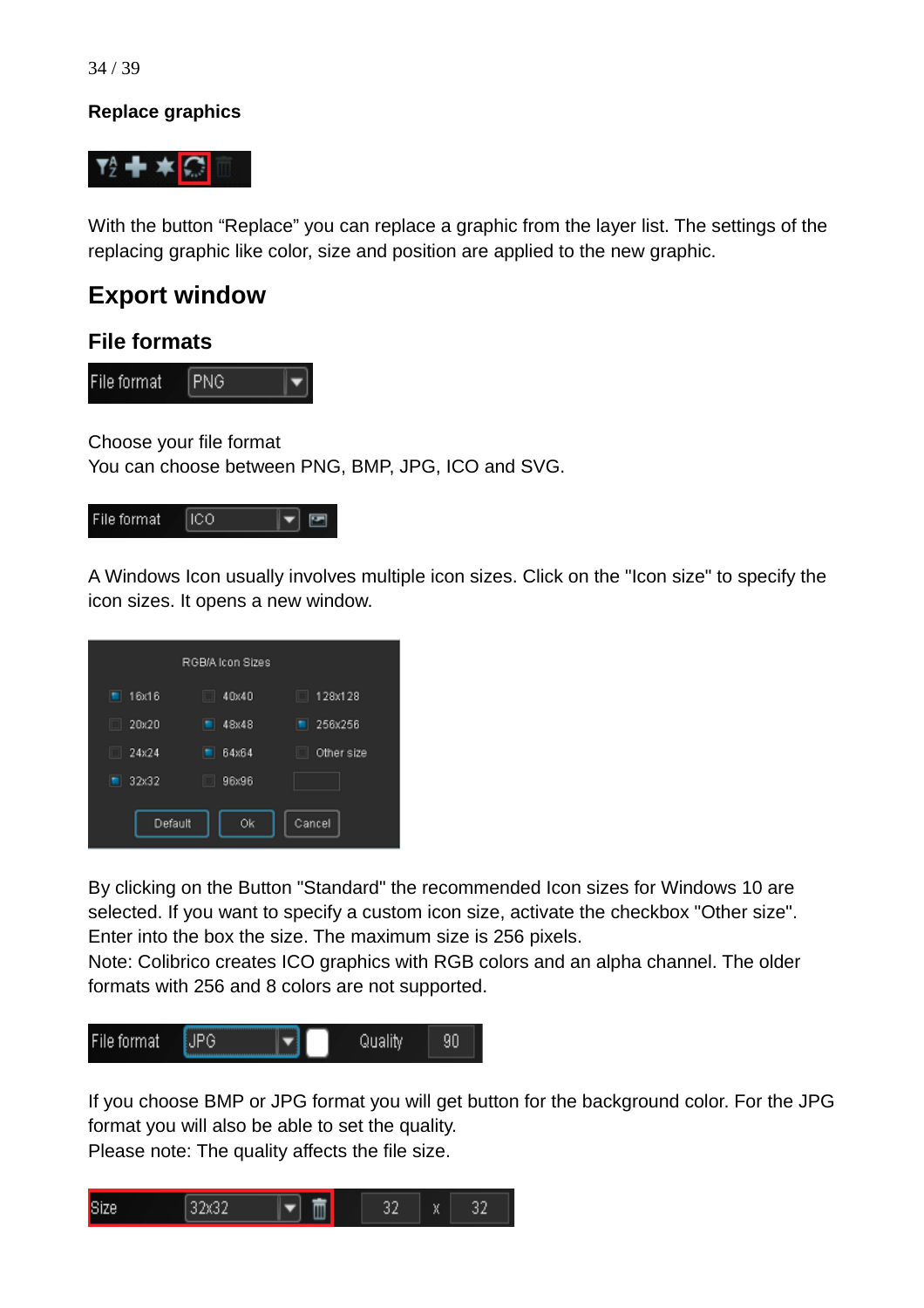Choose a size from the list box.



You can choose an individual size by tipping it into the corresponding field and also save it afterwards. Colibrico design Studio was designed for square symbols. However, you can also export rectangular graphics by specifying different sizes (e.g., 128 x 64). With the checkbox "adjust size" the size is adapted to the picture content.



Measuring sizes that you don't need, can be deleted by using the button "Delete".

```
Folder
 C:\Users\Jürgen\Documents\VB6\Colibrico\Exportgrafiken
```
State the file for the export. The button " File selection" a window for the file selection pops up. Accept your pick by clicking "OK".

#### <span id="page-34-0"></span>**File name**



The file name is applied automatically. It contains e.g. the graphics name of the icon selection. As an add-on e.g. an overlay selection is added. Additionally the size is attached.



Click on "Options" to configure the file name.

| Settings for name |               |  |
|-------------------|---------------|--|
| Prefix            |               |  |
| Name              |               |  |
| <b>Extension</b>  |               |  |
| Delimiter         | Duplicates    |  |
| Size              | Remove blanks |  |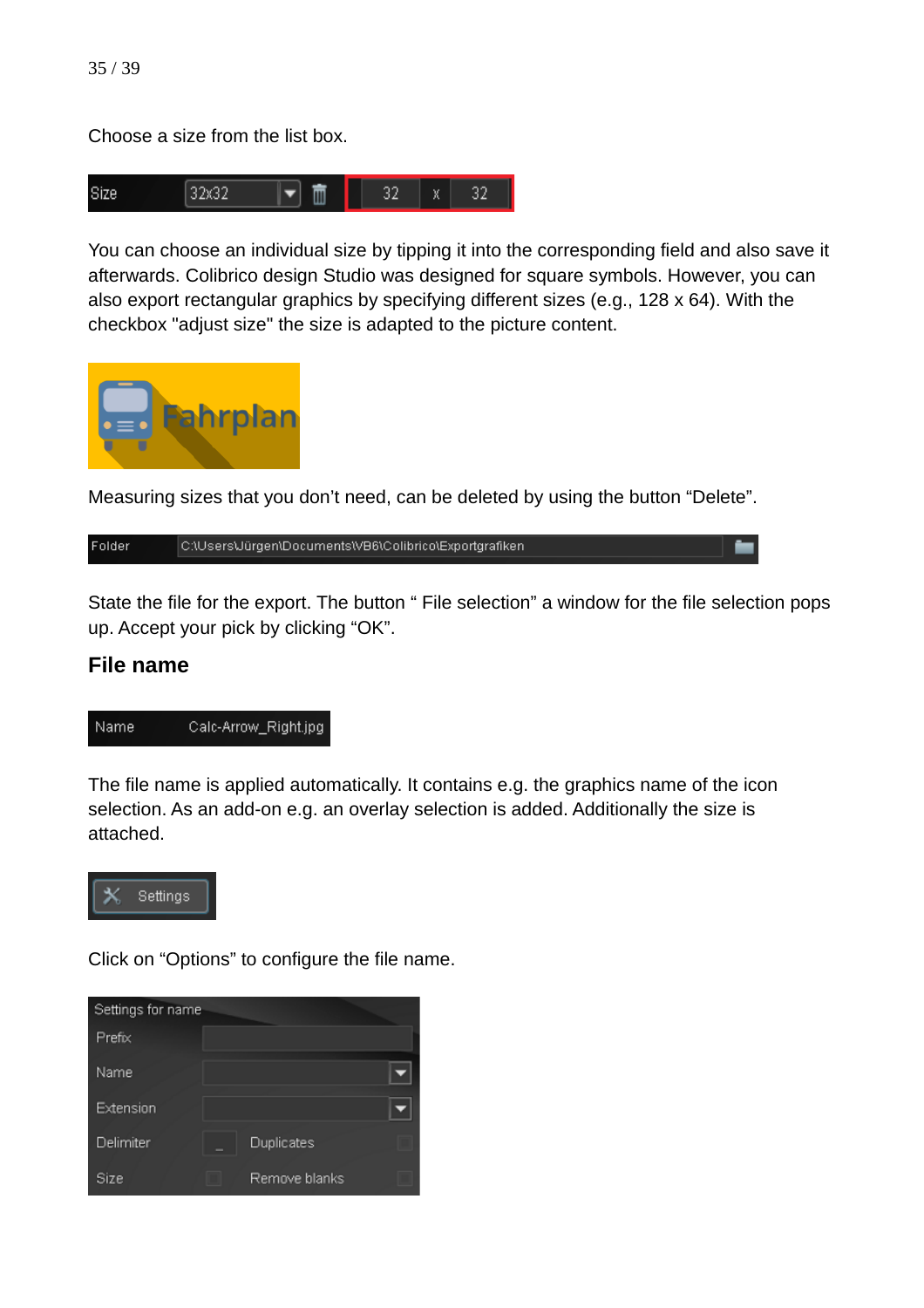# If a prefix is specified, all filenames are preceded by this text.

If you export only one graphic, you can specify an individual name in the input field for the name or extension. The separator separates name, extension, and size. The checkbox for the size specifies whether the size specification should be included in the name. If a filename already exists in the export folder, the checkbox "Duplicates" determines whether the file should be saved anyway. The file "Duplicate" and a number are added to the filename. With the "Spaces" checkbox, you define that spaces in the name are removed.

**Please note:** If an icon or overlay selection should get exported you shouldn't choose the name or the name of the add-on by yourself. For every file a specific and clear name is needed.

# <span id="page-35-1"></span>**Save graphics**



The button "Save" starts the export of a graphic. A bar shows you the elapsed time of the export in percentage. While the export is taking place a "Stop" button shows up which can stop the export whenever you want.

# <span id="page-35-0"></span>**Graphic preview**

In the preview window all graphics are presented with your design settings. The button "Background color" can be used to set a background color for the presentation.



**Please note:** The calculation of the long shadow takes some time.

Eventually a few seconds will pass until the result is displayed.

Only the graphics in the visible window area are being generated. While scrolling further not yet created graphics will be generated. Therefore it may take a few seconds on scrolling till the graphics get displayed.

#### 36 / 39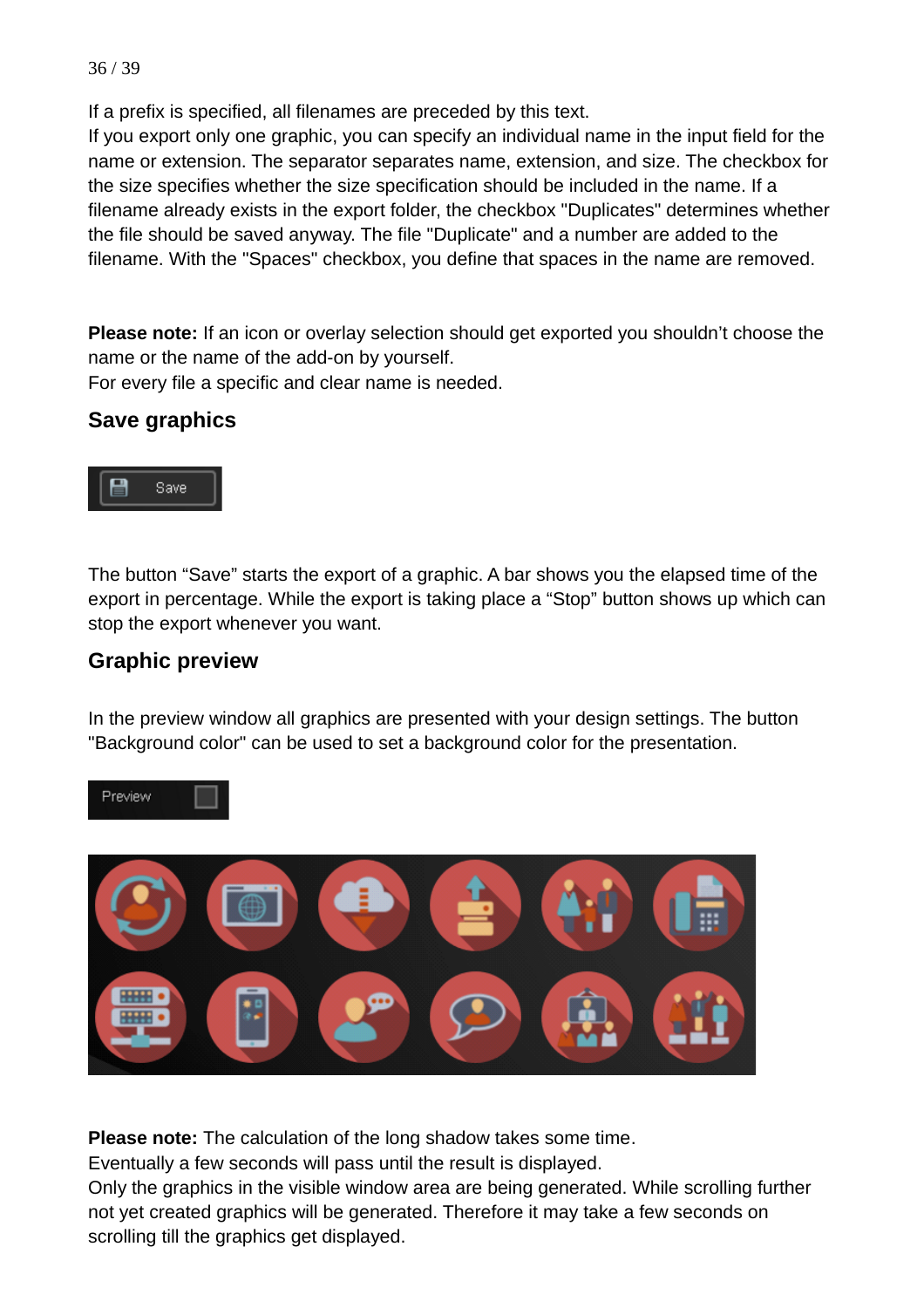# <span id="page-36-1"></span>**Settings and License**

| Version 1.1.0    |                |  |
|------------------|----------------|--|
| Settings         |                |  |
| Scaling          | 125<br>v       |  |
| Language         | English        |  |
| Messages         | Reset messages |  |
| Canvas           |                |  |
| Icon background  | ▣              |  |
| Background image | $\blacksquare$ |  |
| History          | 30             |  |
| License          |                |  |
| Registration     |                |  |
| Database backup  |                |  |
| Database backup  |                |  |

In this area you can make some presets and register Colibrico Design Studio. In addition, you have the option to make a database backup.

### <span id="page-36-0"></span>**Release note**

On this page you will get information about the current version number of the program

#### <span id="page-36-5"></span>**Scaling**

For high-resolution screens and for a larger representation of texts and controls, select the appropriate resolution from the selection box. Please note: Use ALT + R to reset the scale to 100%.

#### <span id="page-36-4"></span>**Language**

You get to choose between German, English and Spanish. To activate a chosen language you need to reopen the program.

#### <span id="page-36-3"></span>**Messages**

Several actions like the deletion need to be confirmed before the action is performed. In the most cases you will get an option to disable further messages for the same task and they will just perform without the need to accept a massage again. Click the button "Reverse messages" to show all messages again.

### <span id="page-36-2"></span>**Canvas**

Click on the button "Draw area" to set a background color for the draw area as standard.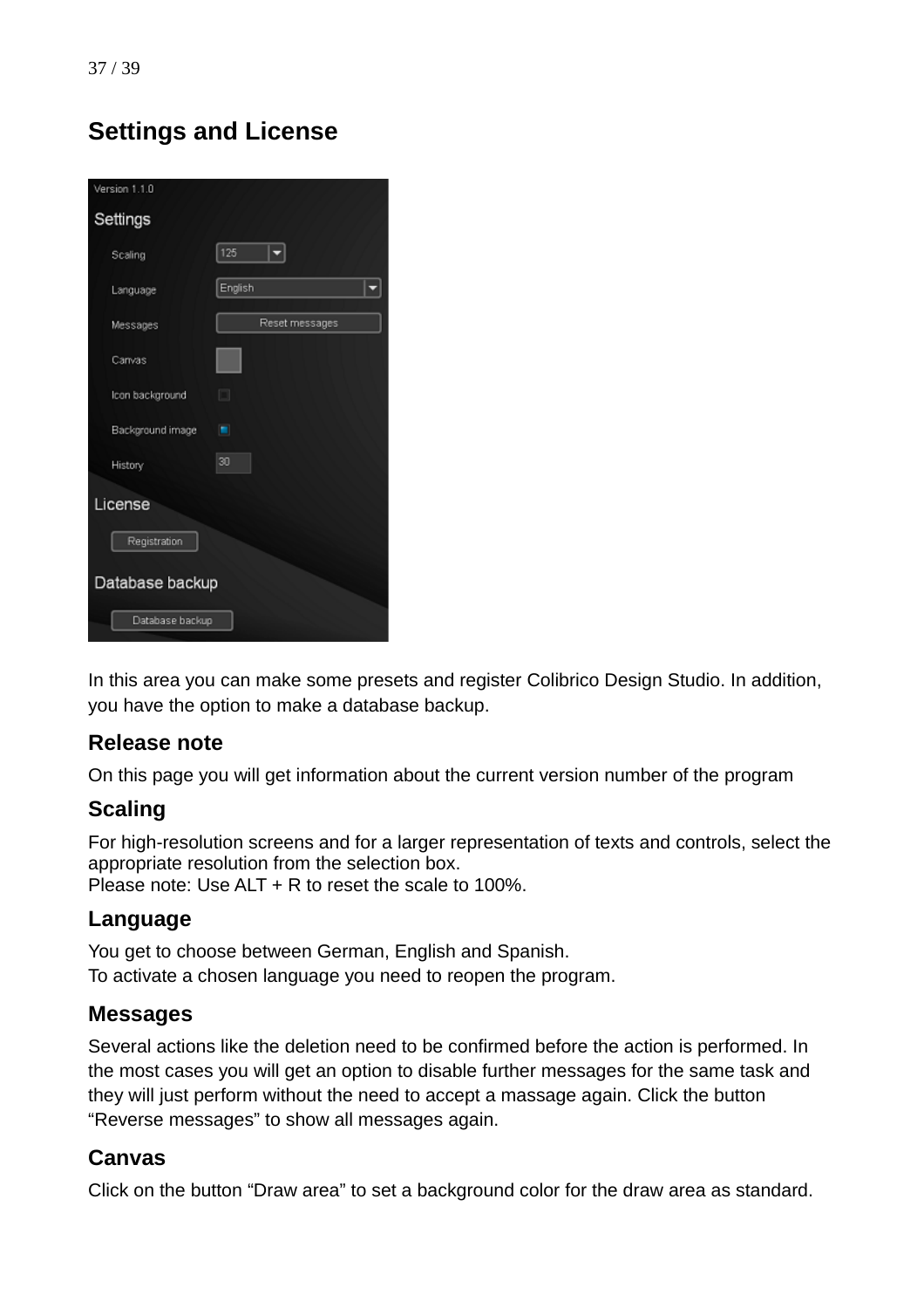# <span id="page-37-4"></span>**Icon Background**

Shows a chessboard image behind the icons

### <span id="page-37-3"></span>**Background image**

This option allows you to enable or disable a background graphic for Colibrico Design Studio.

# <span id="page-37-2"></span>**History**

The history is connected to the undo/redo function. Choose a maximum number of processing steps that can be returned.

# <span id="page-37-1"></span>**License**

A click on the button opens a new window for registration

# <span id="page-37-0"></span>**Icons**

Colibrico Design Studio includes a large number of icons in different graphic styles.

All artworks offered with Colibrico Design Studio were created by us.

The use of some symbols, e.g. Flagging symbols are restricted by law in some countries. When using such symbols, be aware of the legal requirements of your country.